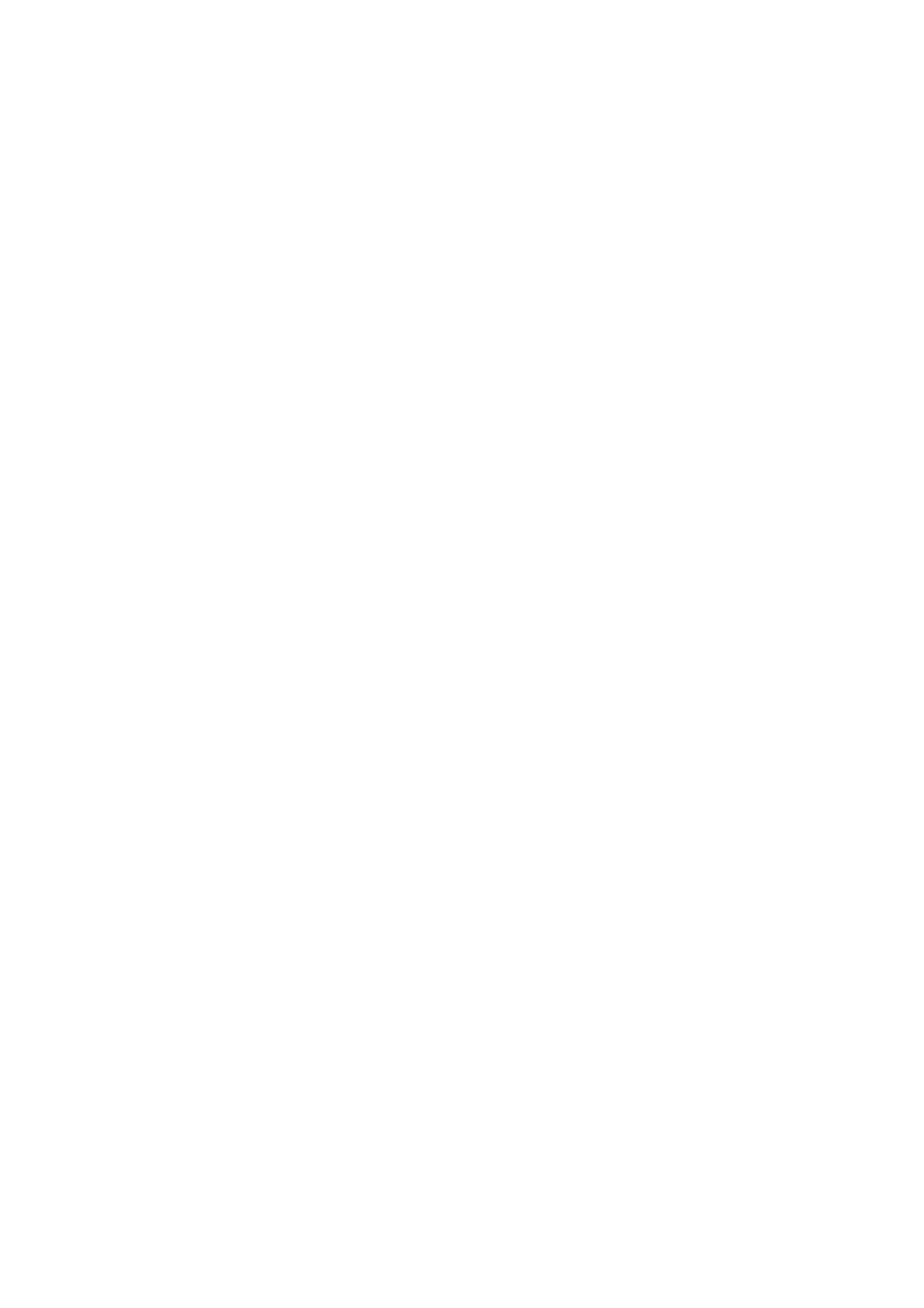## **Abstract**

We compare a number of methods that have been proposed in the literature for obtaining *h*step ahead minimum mean square error forecasts for SETAR models. These forecasts are compared to those from an AR model. The comparison of forecasting methods is made using Monte Carlo simulation. The Monte Carlo method of calculating SETAR forecasts is generally at least as good as that of the other methods we consider. An exception is when the disturbances in the SETAR model come from a highly asymmetric distribution, when a Bootstrap method is to be preferred.

An empirical application calculates multi-period forecasts from a SETAR model of US GNP using a number of the forecasting methods. We find that whether there are improvements in forecast performance relative to a linear AR model depends on the historical epoch we select, and whether forecasts are evaluated conditional on the regime the process was in at the time the forecast was made.

Keywords: Threshold model, forecasting, simulations.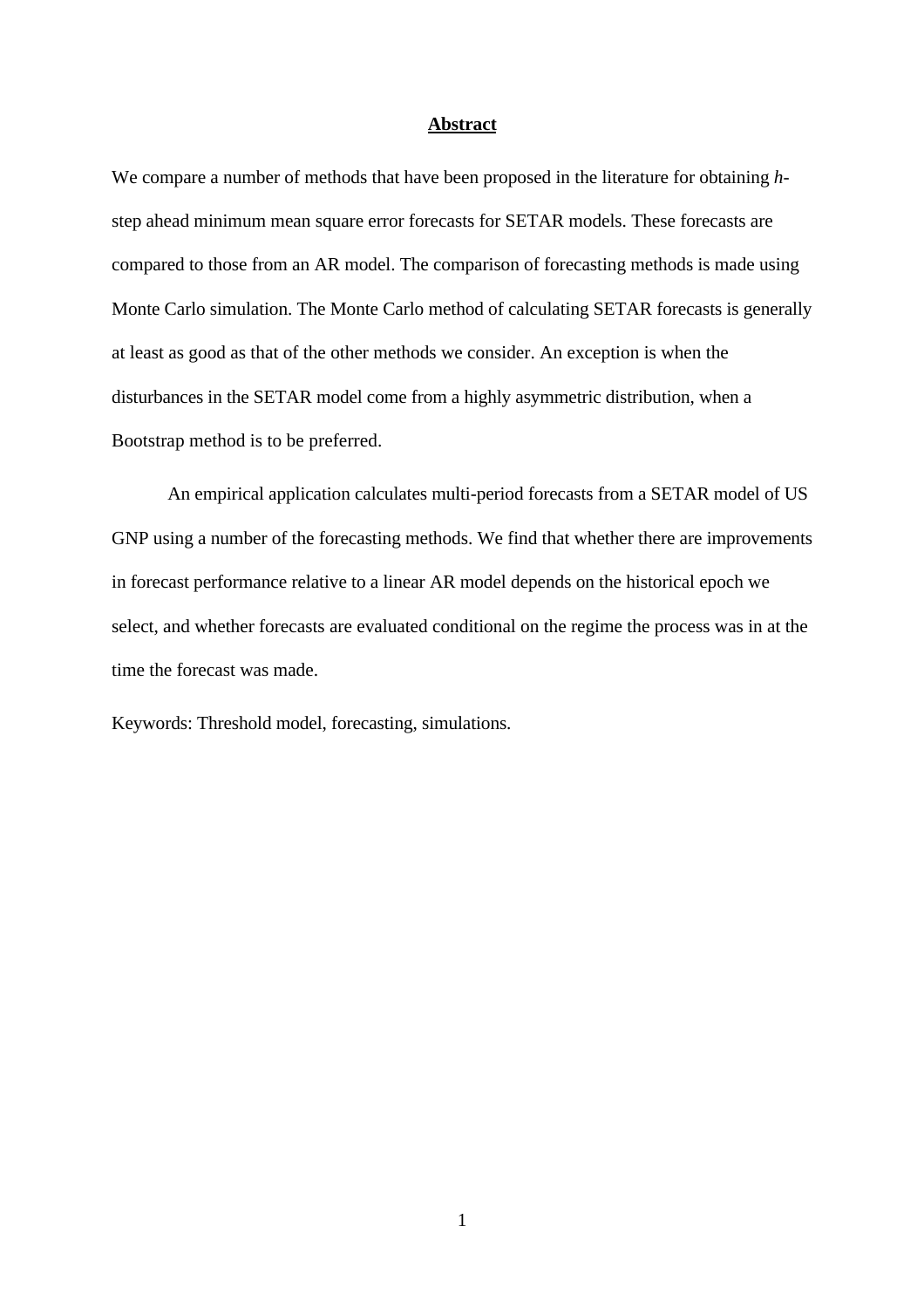### **1. Introduction**

The aim of this paper is to compare the forecast performance of a number of methods that can be used to obtain *h*-step ahead minimum mean square error forecasts for self-exciting threshold autoregressive (SETAR) models. We assess the relative merits of the alternative methods by Monte Carlo simulation, and vary the design of the Monte Carlo to explore the impact of a range of factors (such as non-zero intercepts in the SETAR models, non-Gaussian innovations, etc.).

The motivation for the paper is that the multi-step forecast performance of SETAR models is often not reported in many of the papers that comprise the large and growing body of literature on applying such models to economics data. This is perhaps surprising since one of the main uses of time-series models is for prediction. Moreover, neither in-sample fit, nor the rejection of the null of linearity in a formal test for non-linearity, guarantee that SETAR models (or non-linear models more generally) will forecast more accurately than linear AR models (see, for example, Diebold (1990), and De Gooijer and Kumar (1992), who argue that the evidence for a superior forecast performance of non-linear models is patchy). One factor that has probably retarded the widespread reporting of forecasts from SETAR models is that it is not possible to obtain closed-form analytic expressions for multi-step ahead forecasts and exact numerical solutions require sequences of numerical integrations.

Thus in this paper we evaluate a number of alternative methods that are available that do not involve numerical integration. Their accuracy, ease of use, and robustness to certain nonstandard aspects of the forecasting problem, or forms of model-misspecification, are addressed. The five methods we consider are a Monte Carlo simulation method (MC), a Bootstrap method (BS), the normal forecast errors method (NFEM) due to Al-Qassam and

2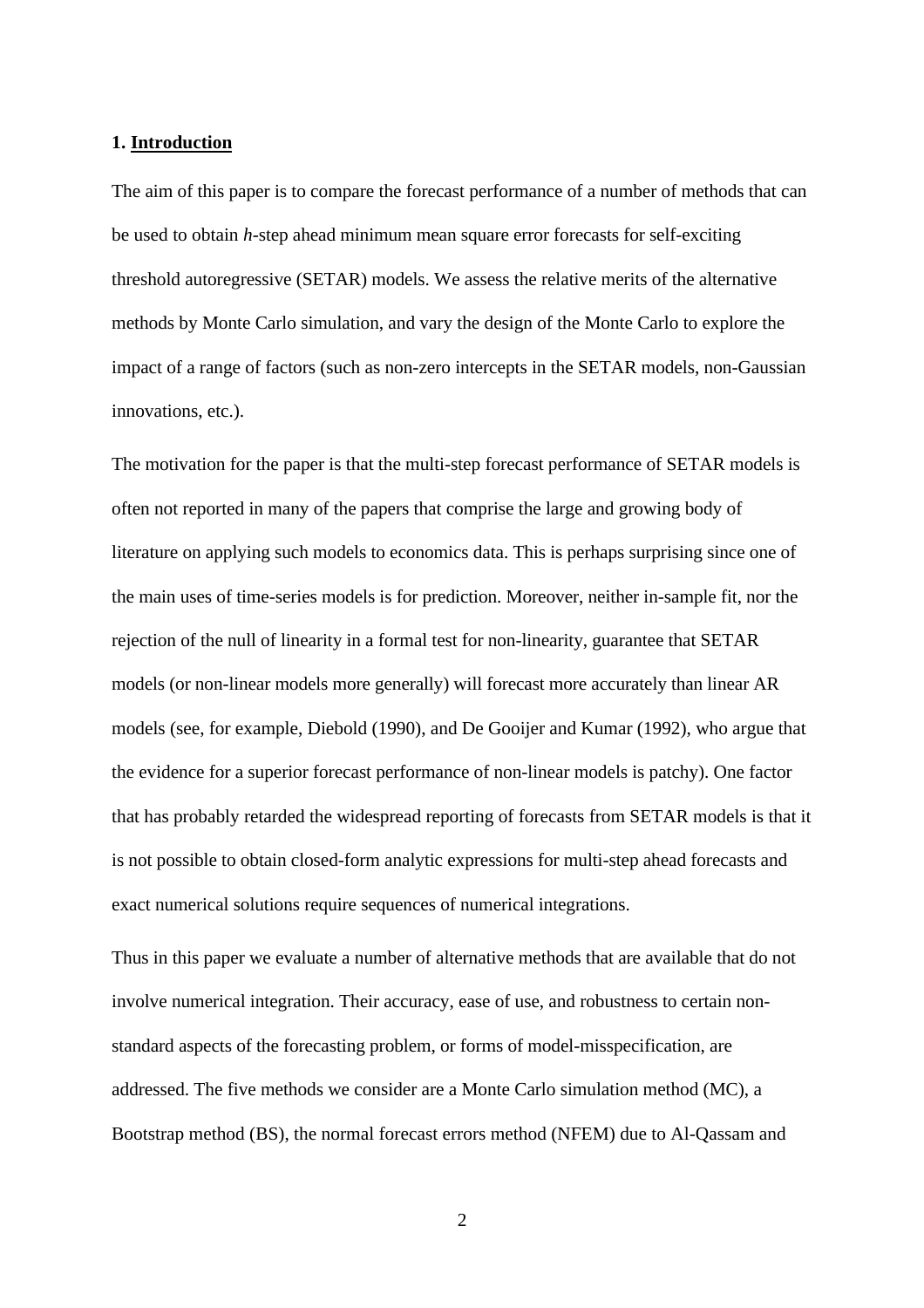Lane (1989) and adapted to SETAR models by De Gooijer and De Bruin (1997), a multi-step or Dynamic Estimation method (DE), and a 'naive' method (SK). Linear AR models are also used as a benchmark for comparison.

De Gooijer and De Bruin (1997) draw together some of the results in the literature on forecasting SETAR processes, and motivate the NFEM from the Chapman-Kolmogorov relations. They also report a comparison of multi-step forecasts and forecast variances produced by the NFEM, the MC method, and an exact method involving numerical integration, for a small number of SETAR models. We extend their study by considering three additional methods and a broader range of SETAR models, which include models with non-Gaussian disturbances. We do not consider numerical integration techniques.

The comparison between the forecasting methods could be made at a number of different knowledge levels concerning the SETAR model. For example, we could assume that: (*i*) all the parameters of the SETAR model are known; (*ii*) the autoregressive parameters are unknown, but the number of regimes, thresholds, delay parameters, and autoregressive lag orders are known; (*iii*) all the parameters are unknown except the lag orders; (*iv*) all the parameters including the lag orders are unknown. De Gooijer and De Bruin (1997) operate at level (*i*) − we make the comparison at level (*iii*), except we assume that the delay lag is also known. We operate at this level following a suggestion of one of the referees. It allows a comparison of *feasible* forecasting methods, but also has a number of other advantages. It enables the SETAR and AR models to be compared. At level (*i*) the parameters of the AR model would need to be repaced by their pseudo-true values under the SETAR, which may be difficult to calculate. Moreover, it allows the use of the BS method, which is not applicable at level (*i*). Lai and Zhu (1991) consider multi-step prediction for general non-linear AR models

3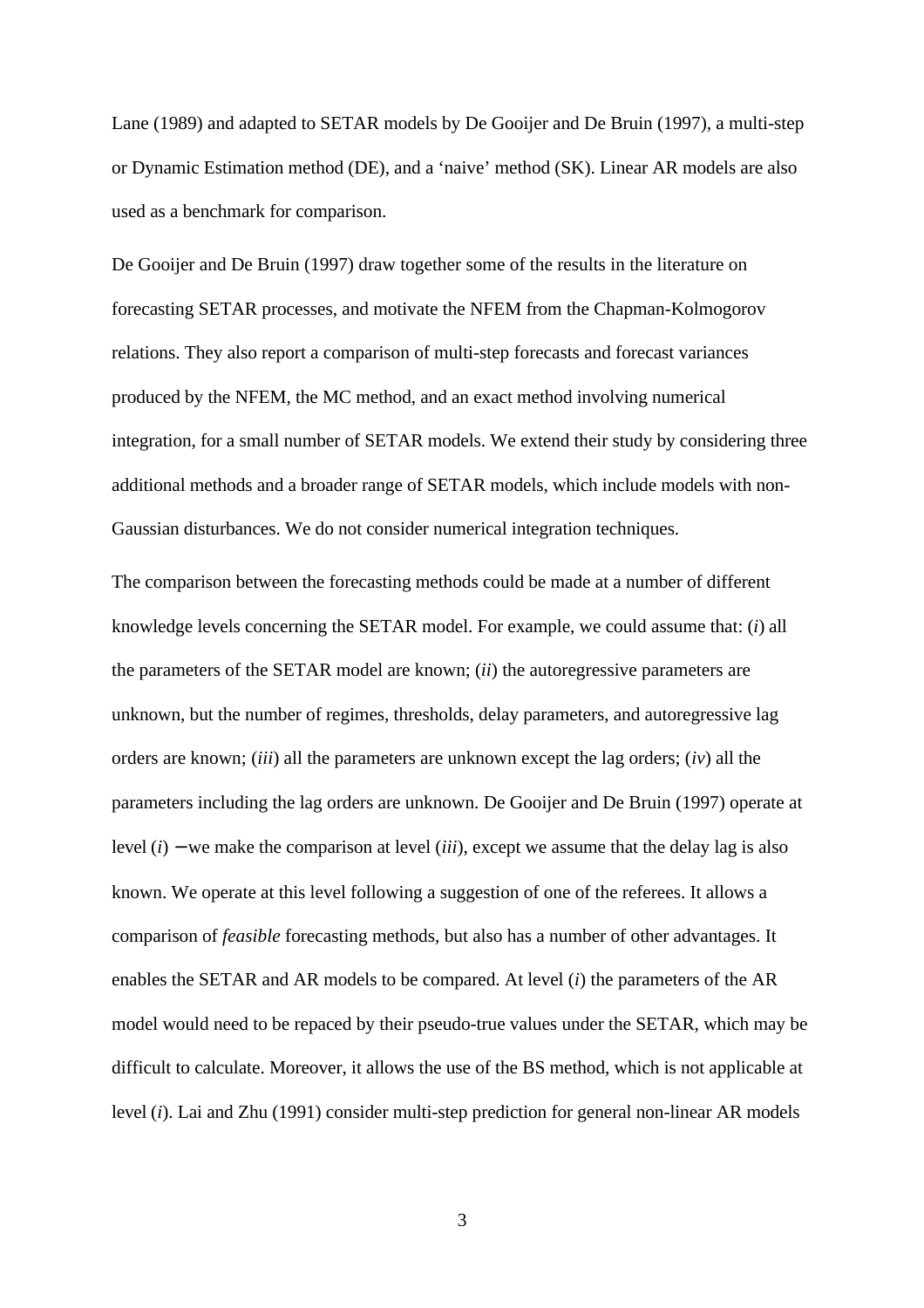when the model parameters are unknown, and apply a number of the forecasting methods we consider to the exponential autoregressive model.

The paper is organised as follows. In section 2 we introduce the basic SETAR model and the alternative forecasting methods. Section 3 discusses the Monte Carlo comparison of forecasting methods. Section 4 applies some of the forecasting methods to SETAR models of US GNP. As well as illustrating the performance of the methods, this empirical example is of considerable interest in its own right, following the recent papers of Tiao and Tsay (1994) and Potter (1995), which suggest that US GNP can be usefully modelled as a SETAR process. However, Hansen (1996) finds the evidence for a SETAR structure for US GNP weak. We approach the question from a forecasting perspective, and our findings stress the importance of evaluating forecasts conditional on the state of the economy.

### **2. The SETAR and AR models**

The SETAR model was introduced by Tong (1978), Tong and Lim (1980) and discussed more fully in Tong (1995). In section 2.1 we briefly outline the model, and in section 2.2 we consider methods of obtaining forecasts. Section 2.3 considers the linear AR model.

#### **2.1. A brief description of the SETAR model**

It is assumed that a variable,  $y_t$ , is a linear autoregression within a regime, but may move between regimes depending on the value taken by a lag of  $y_t$ , say  $y_{t-d}$ , where d is known as the length of the delay. Formally,  $y_{t-d}$  is continuous on the real line,  $\Re$ , so that partitioning the real line defines the number of distinct regimes, say q. The process is in the  $r<sub>h</sub>$  regime when  $r_{h-1} \le y_{t-d} < r_h$ , and in that case y<sub>t</sub> follows an AR process of order p<sub>h</sub>. For the 2-regime case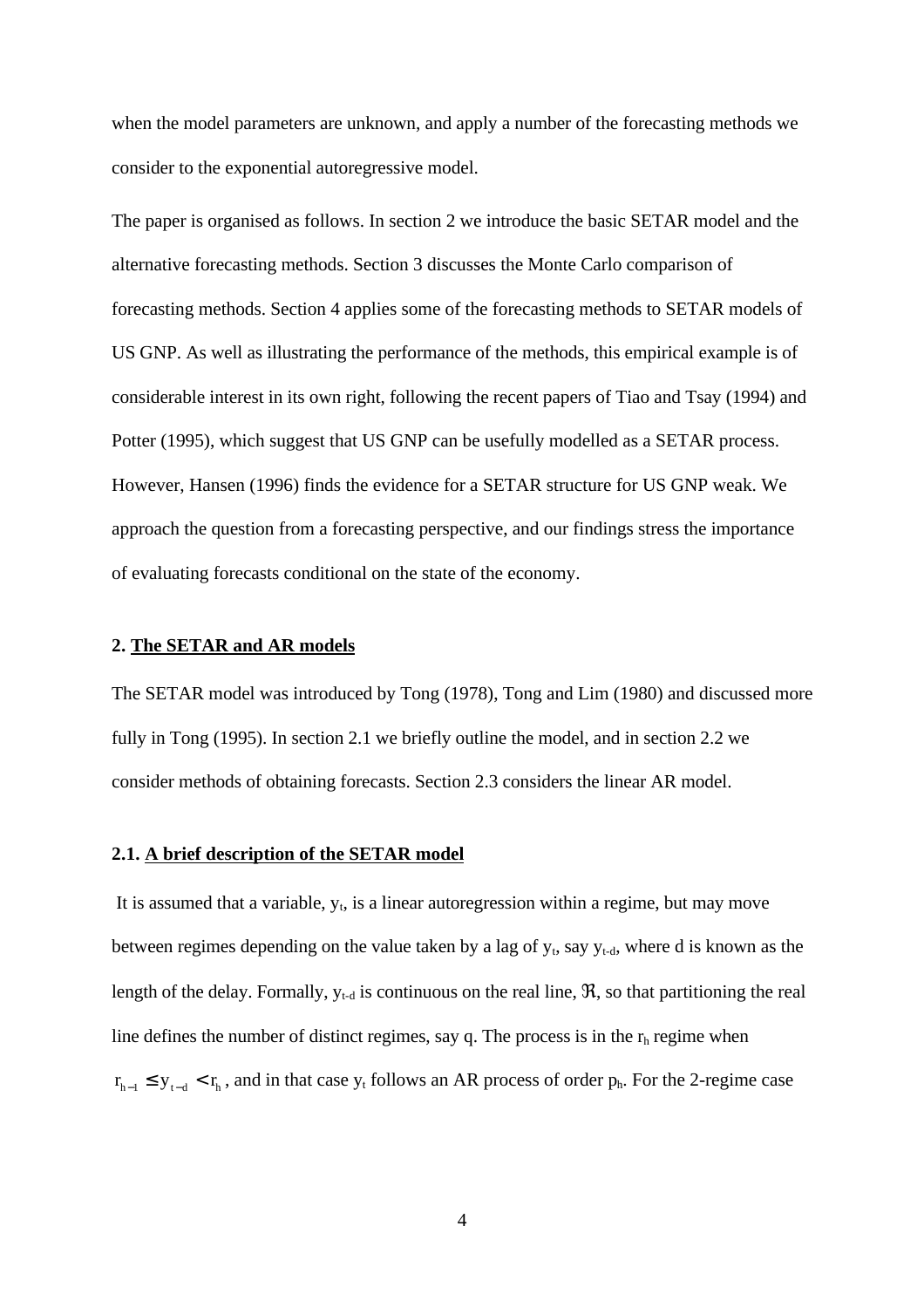$(q = 2)$  the model is denoted by SETAR(2;  $p_1$ ,  $p_2$ ), indicating that the process is an AR( $p_1$ ) in regime 1 and an  $AR(p_2)$  in regime 2:

$$
y_{t} = \alpha_{1,0} + \sum_{j=1}^{p_{1}} \alpha_{1,j} y_{t-j} + \varepsilon_{1,t}, \quad y_{t-d} \le r
$$
  

$$
y_{t} = \alpha_{2,0} + \sum_{j=1}^{p_{2}} \alpha_{2,j} y_{t-j} + \varepsilon_{2,t}, \quad y_{t-d} > r
$$
 (1a)

where t = 1,…, n and  $\varepsilon_{h,t} \sim G(0, \sigma_h^2)$ , h = 1,2. The distribution of the disturbances,  $G(\cdot)$ , may be Gaussian, but this is not necessarily the case, and in section 3 we consider a number of possibilities. The model can be written more compactly using the indicator function as:

$$
y_{t} = \alpha_{0} + \sum_{j=1}^{p_{1}} \alpha_{j} y_{t-j} + \varepsilon_{1,t} + I_{t-d}(r) (\beta_{0} + \sum_{j=1}^{p_{2}} \beta_{j} y_{t-j} + \varepsilon_{2,t} - \varepsilon_{1,t})
$$
(1b)

where,  $I_t(r) = I(y_t > r) = \begin{cases} 1 & \text{if } y_t > r \\ 0 & \text{otherwise} \end{cases}$ {  $\mathsf{L}$ 1 0 if otherwise, so that comparing equations (1a) and (1b):

 $\alpha_{1,i} = \alpha_i$ ,  $i = 1, \ldots, p_1$ , and  $\alpha_{2,i} = \alpha_i + \beta_i$ ,  $i = 1, \ldots, p_2$ . When  $p_1 \neq p_2$ , some parameters will be zero.

The necessary and sufficient conditions for stationarity of SETAR models only exist in the literature for a number of special cases (see, for example, De Gooijer and De Bruin, 1997).

# **2.2. Methods for forecasting SETAR models**

In this section, we briefly outline five forecasting methods that will be investigated in section 3. All the methods are discussed in Granger and Teräsvirta (1993) in the context of forecasting from a general non-linear model. For expositional simplicity, the discussion assumes a SETAR(2;1,1) model and that the delay parameter is one ( $d = 1$ ).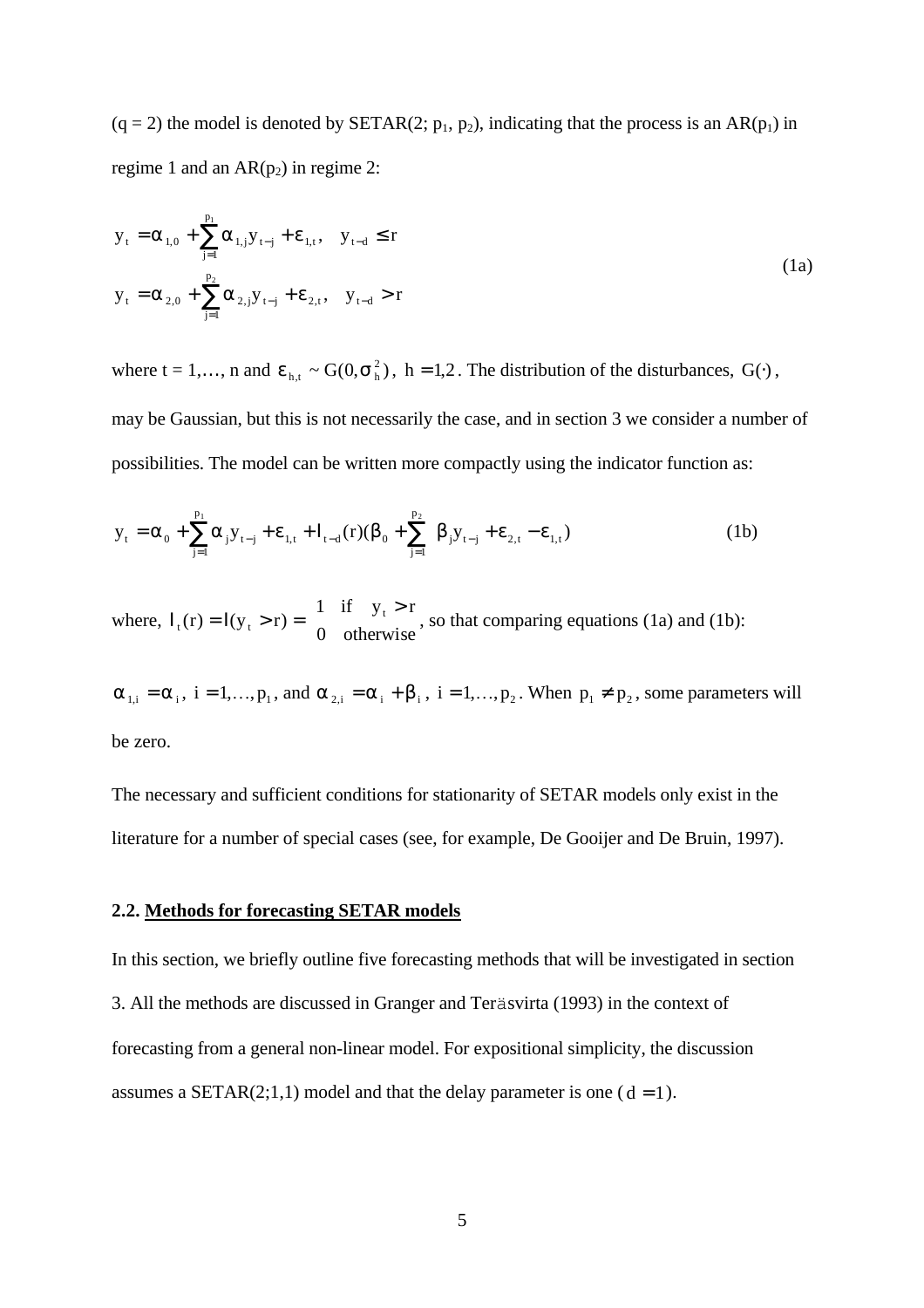### **The normal forecast error method (NFEM):**

The first forecasting method we consider is the normal forecast errors method (NFEM) suggested by Al-Qassam and Lane (1989) for a first-order exponential autoregressive model and extended by De Gooijer and De Bruin (1997) to SETAR(q;  $p_1$ ,  $p_2$ ) with general d. This method essentially takes a weighted average of the forecasts from regime 1,

$$
\hat{y}_{1,n+k} = \alpha_{1,0} + \alpha_{1,1} \hat{y}_{n+k-1}^M
$$
 and regime 2,  $\hat{y}_{2,n+k} = \alpha_{2,0} + \alpha_{2,1} \hat{y}_{n+k-1}^M$ , to form the forecast as:

$$
\hat{y}_{n+k}^{M} = p_{k-1}\hat{y}_{1,n+k} + (1 - p_{k-1})\hat{y}_{2,n+k} + (\alpha_{2,1} - \alpha_{1,1})\hat{\sigma}_{n+k-1}\phi\left(\frac{r - \hat{y}_{n+k-1}^{M}}{\hat{\sigma}_{n+k-1}}\right) k = 2,...
$$
 (2)

where the weight  $p_{k-1}$  is the probability of the process being in the lower regime at time n+k-1 assuming normality, that is  $p_{k-1} = \Phi\{(r - \hat{y}_{n+k-1}^M) / \hat{\sigma}_{n+k-1}\}\.$  Substituting for  $\hat{y}_{1,n+k}$ ,  $\hat{y}_{2,n+k}$  and  $p_{k-1}$  in (2) we obtain the following recursive relation for obtaining approximate k-step (k>1) forecasts:

$$
\hat{y}_{n+k}^{M} = \Phi \left( \frac{r - \hat{y}_{n+k-1}^{M}}{\hat{\sigma}_{n+k-1}} \right) (\alpha_{1,0} + \alpha_{1,1} \hat{y}_{n+k-1}^{M}) + \Phi \left( -\frac{r - \hat{y}_{n+k-1}^{M}}{\hat{\sigma}_{n+k-1}} \right) (\alpha_{2,0} + \alpha_{2,1} \hat{y}_{n+k-1}^{M}) + \Phi \left( \frac{r - \hat{y}_{n+k-1}^{M}}{\hat{\sigma}_{n+k-1}} \right) (\alpha_{2,1} - \alpha_{1,1}) \hat{\sigma}_{n+k-1} \qquad k = 2, ... \qquad (3)
$$

where  $\Phi(.)$  and  $\phi(.)$  are the distribution and probability density function for a standard N(0,1). The recursion begins with:

$$
\hat{y}^{\,M}_{_{n+1}} = \alpha_{_{\,0}} + \alpha_{_{1}y_{_{n}}} + I_{_{n}}(r)(\beta_{_{\,0}} + \beta_{_{1}y_{_{n}}})\,.
$$

Equation (3) makes use of  $\hat{\sigma}_{n+k-1}$ , the  $(n+k-1)^{th}$ -step ahead forecast standard error. This is calculated from the recursive formula: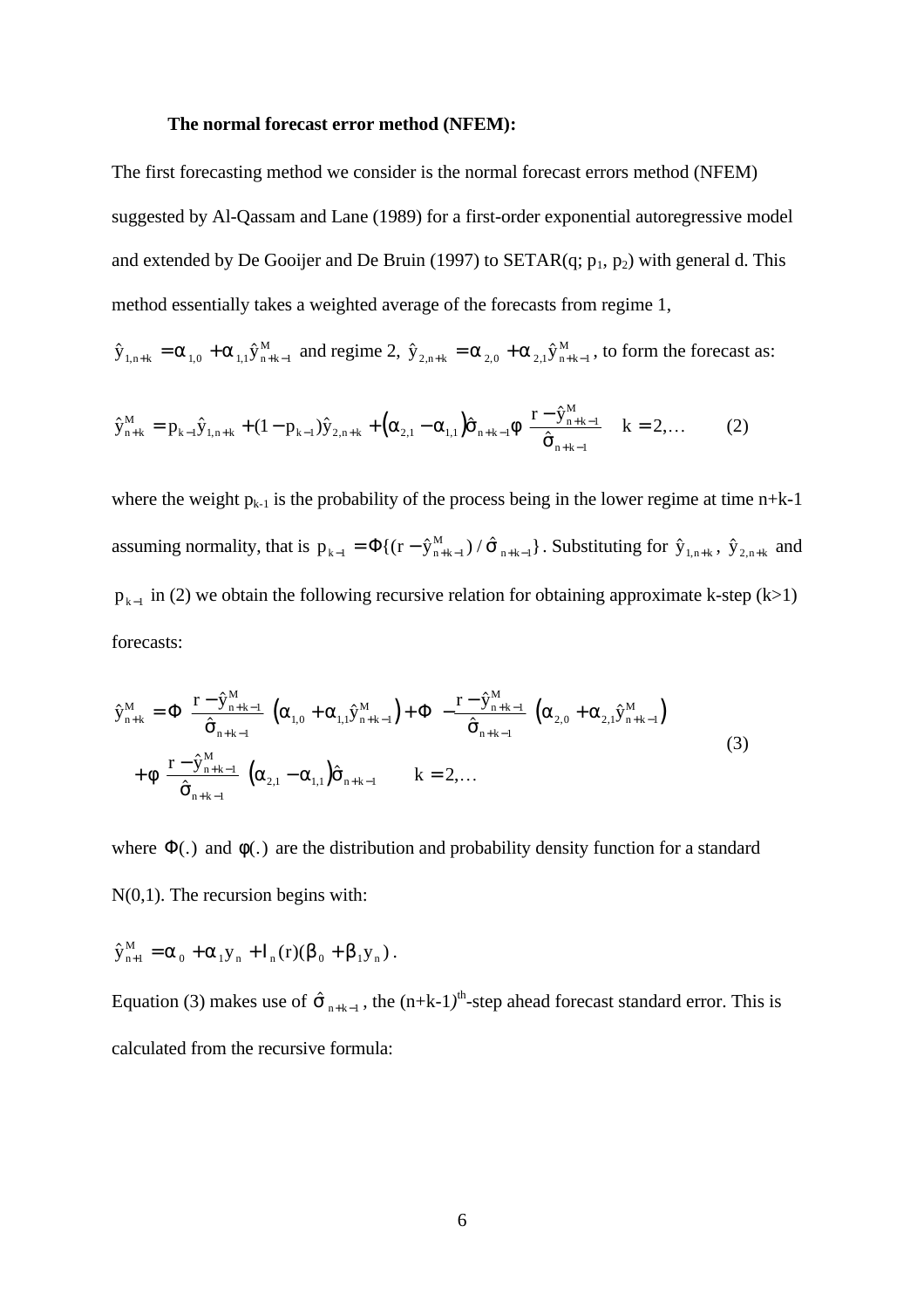$\hat{\sigma}_{n+k}^2 = \left\{ (\alpha_{1,0} + \alpha_{1,1} \hat{y}_{n+k-1}^M)^2 + \alpha_{1,1}^2 \hat{\sigma}_{n+k-1}^2 \right\} p_{k-1} + \left\{ (\alpha_{2,0} + \alpha_{2,1} \hat{y}_{n+k-1}^M)^2 + \alpha_{2,1}^2 \hat{\sigma}_{n+k-1}^2 \right\} (1 - p_{k-1})$  $\left\{\!\alpha_{2,1}^2\!\left(\mathbf{r}-\hat{\mathbf{y}}_{\mathbf{n}+\mathbf{k}-1}^\text{M}\right)\!+\!2\alpha_{2,1}(\alpha_{2,0}+\!\alpha_{2,1}\hat{\mathbf{y}}_{\mathbf{n}+\mathbf{k}-1}^\text{M})\!-\!\left(\!\alpha_{1,1}^2\!\left(\mathbf{r}-\hat{\mathbf{y}}_{\mathbf{n}+\mathbf{k}-1}^\text{M}\right)\!+\!2\alpha_{1,1}(\alpha_{1,0}+\!\alpha_{1,1}\hat{\mathbf{y}}_{\mathbf{n}+\mathbf{k}-1}^\text{M})\right)\!\right\} \!\hat{\mathbf{G}}$  $+\sigma_{\varepsilon}^{2}-(\hat{y}_{n+k}^{M})^{2}$ M  $n+k-1$   $\int P_{k-1}$   $\int \frac{1}{\omega_{2,0}}$   $\omega_{2,1}$   $\omega_{2,1}$   $\sigma_{n+k}$ M  $\mathcal{L}^2_{n+k} = \left\{ (\alpha_{1,0}^2 + \alpha_{1,1}^2 \hat{y}_{n+k-1}^M)^2 + \alpha_{1,1}^2 \hat{\sigma}_{n+k-1}^2 \right\} p_{k-1} + \left\{ (\alpha_{2,0}^2 + \alpha_{2,1}^2 \hat{y}_{n+k-1}^M)^2 + \alpha_{2,1}^2 \hat{\sigma}_{n+k-1}^2 \right\} (1 - p_{k-1})^2$ M  $n+k$ M  $n+k$ M  $n+k$ M  $+\{\alpha_{2,1}^2(r-\hat{y}^{\text{M}}_{n+k-1})+2\alpha_{2,1}(\alpha_{2,0}+\alpha_{2,1}\hat{y}^{\text{M}}_{n+k-1})-\left(\alpha_{1,1}^2(r-\hat{y}^{\text{M}}_{n+k-1})+2\alpha_{1,1}(\alpha_{1,0}+\alpha_{1,1}\hat{y}^{\text{M}}_{n+k-1})\right)\}\hat{\sigma}_{n+k-1}p_{n-k-1}$  $1,0$   $\sim$   $1,1$   $\lambda$   $n+k-1$ 2  $1,1$ 2 1 2 1  $\binom{1}{2,0}$   $\infty$  2,1  $\binom{n+k-1}{k}$ 2  $^{2,1}$ 2 1 2  $(1-p_{k-1})$ 2  $1$   $1 + 2\alpha_{2,1} \alpha_{2,0} + \alpha_{2,1} \alpha_{n+k-1}$   $\alpha_{1,1}$ 2  $2\alpha_{_{2,1}}(\alpha_{_{2,0}}+\alpha_{_{2,1}}\hat{y}^{\scriptscriptstyle M}_{_{n+k-1}})-\left(\alpha_{_{1,1}}^{\scriptscriptstyle 2}(r-\hat{y}^{\scriptscriptstyle M}_{_{n+k-1}})+2\alpha_{_{1,1}}(\alpha_{_{1,0}}+\alpha_{_{1,1}}\hat{y}^{\scriptscriptstyle M}_{_{n+k-1}})\right)\!\!\left|\hat{\sigma}_{_{n+k-1}}p_{_{k-1}}\right.$ which is applicable for a model with a regime-invariant variance of the disturbance term,  $\sigma_{\varepsilon}^2$ . De Gooijer and De Bruin (1997) show how the method can be extended to models with  $q > 2$ ,  $p_1 = p_2 > 1$  and  $d > 1$ . The NFEM may not be appropriate when the underlying disturbances are not normal − see, for example, Lai and Zhu (1991), p.318.

#### **The Monte Carlo method (MC):**

The Monte Carlo method (denoted MC) is a simple simulation method for obtaining multi-step forecasts that can be applied as easily to complex models (high autoregressive lag orders, several regimes) as to the simple SETAR(2;1,1) model. For forecasting the  $(n+1)$ <sup>th</sup> observation conditional on yn, the regime is known with certainty, so that the 1-step MC forecast is simply:

$$
\hat{y}_{n+1}^{MC} = \alpha_0 + \alpha_1 y_n + I_n(r) (\beta_0 + \beta_1 y_n) ,
$$

which is identical to the 1-step forecast produced by the NFEM. However, for observation n+2 the forecast regime is determined by  $y_{n+1}$ , but we only have  $\hat{y}_{n+1}^{MC}$  (which differs from  $y_{n+1}$ ) by an error term). Define the forecasts for  $y_{n+2}$ ,  $y_{n+3}$  and  $y_{n+k}$  for a realisation of the error process,  $\zeta_{i,j}^h$ , as:

$$
\hat{\mathbf{y}}_{n+2}^{MCj} = \alpha_0 + \alpha_1 \hat{\mathbf{y}}_{n+1}^{MC} + I_{n+1}(r) \left\{ \beta_0 + \beta_1 \hat{\mathbf{y}}_{n+1}^{MC} \right\} + \zeta_{2,j}^{h}
$$
\n(4)

$$
\hat{\mathbf{y}}_{n+3}^{\text{MCj}} = \alpha_0 + \alpha_1 \hat{\mathbf{y}}_{n+2}^{\text{MCj}} + \mathbf{I}_{n+2}(\mathbf{r}) \left\{ \beta_0 + \beta_1 \hat{\mathbf{y}}_{n+2}^{\text{MCj}} \right\} + \zeta_{3,j}^{\text{h}} \tag{5}
$$

and:

$$
\hat{\mathbf{y}}_{n+k}^{\text{MCj}} = \alpha_0 + \alpha_1 \hat{\mathbf{y}}_{n+k-1}^{\text{MCj}} + I_{n+k-1}(r) \{ \beta_0 + \beta_1 \hat{\mathbf{y}}_{n+k-1}^{\text{MCj}} \} + \zeta_{k,j}^{\text{h}} \tag{6}
$$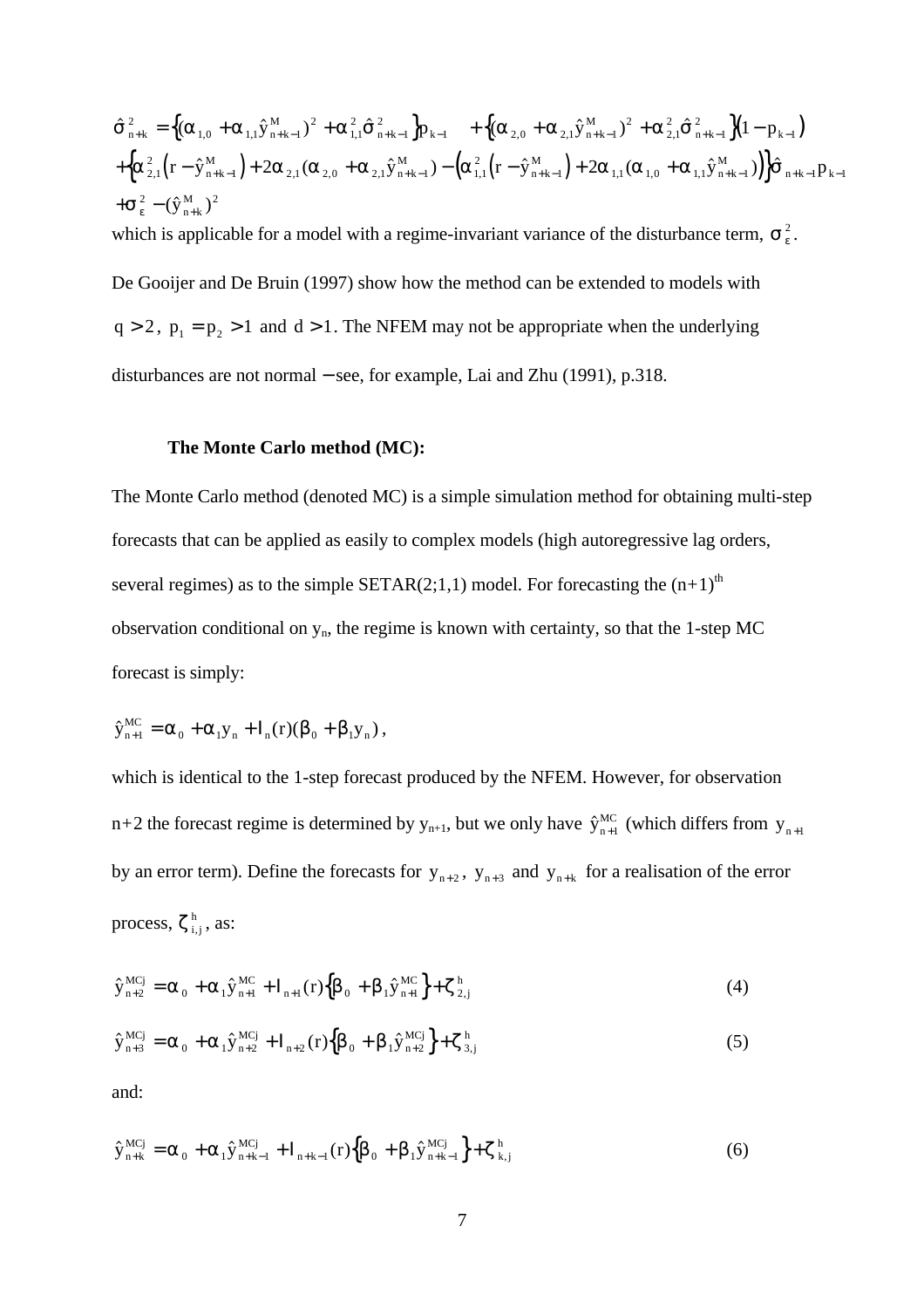where,  $I_{n+k-1}(r) = I(\hat{y}_{n+k-1}^{MC}) > r$  =  $\begin{cases} 1 & \text{if } \hat{y}_{n+k-1}^{MC} > r \\ 0 & \text{otherwise} \end{cases}$  $_{+k-1}(r) = I(\hat{y}_{n+k-1}^{MCj} > r) = \begin{cases} 1 & \text{if } \hat{y}_{n+k-1}^{MCj} > r \end{cases}$  $1^{(1)} - 1(y_{n+k-1} > 1)$  $f(r) = I(\hat{y}_{n+k-1}^{MC_1} > r) = \begin{cases} 1 & \text{if } \hat{y}_{n+k-1}^{MC_1} > r \\ 0 & \text{otherwise} \end{cases}$ n+ k-1 MCj and  $k > 1$ . Now, averaging these forecasts

across the  $j = 1, \ldots, N$  iterations of the Monte Carlo yields:

$$
\hat{y}_{n+k}^{MC} = \frac{1}{N} \sum_{j=1}^{N} \hat{y}_{n+k}^{MCj} , \qquad (7)
$$

for  $k > 1$ . Notice that the pseudo-random numbers are super-scripted by the regime, so that the drawing in period n+k is made from a distribution with a variance appropriate for the regime the process is in (determined by the forecast value of the process for n+k-1). We assume that the  $\zeta_{i,j}^h$  are independent Gaussian variates,  $\zeta_{i,j}^h \sim N(0,\sigma_h^2)$ . The normality assumption is used here regardless of the actual distribution of  $\varepsilon$ <sub>h,t</sub>. In the Monte Carlo study of section 3 we assess the performance of the MC method for some non-Gaussian distributions of  $\epsilon_{h,t}$ . This method is used extensively by Clements and Smith (1996) to obtain forecasts for a number of empirical SETAR models.

#### **The Skeleton method (SK):**

The third method can be viewed as a special case of the MC method, where the  $\zeta_{i,j}^h$  are set to zero for all i, h. This 'naive' or 'skeleton' method (SK) (see Tong, 1995) amounts to approximating the expectation of a function of random variables by that function of the expectation.

#### **The Bootstrap method (BS):**

The fourth method is the bootstrap method (BS), which is naturally closely related to the MC method. The forecasts are constructed in similar manner to the MC forecasts except that the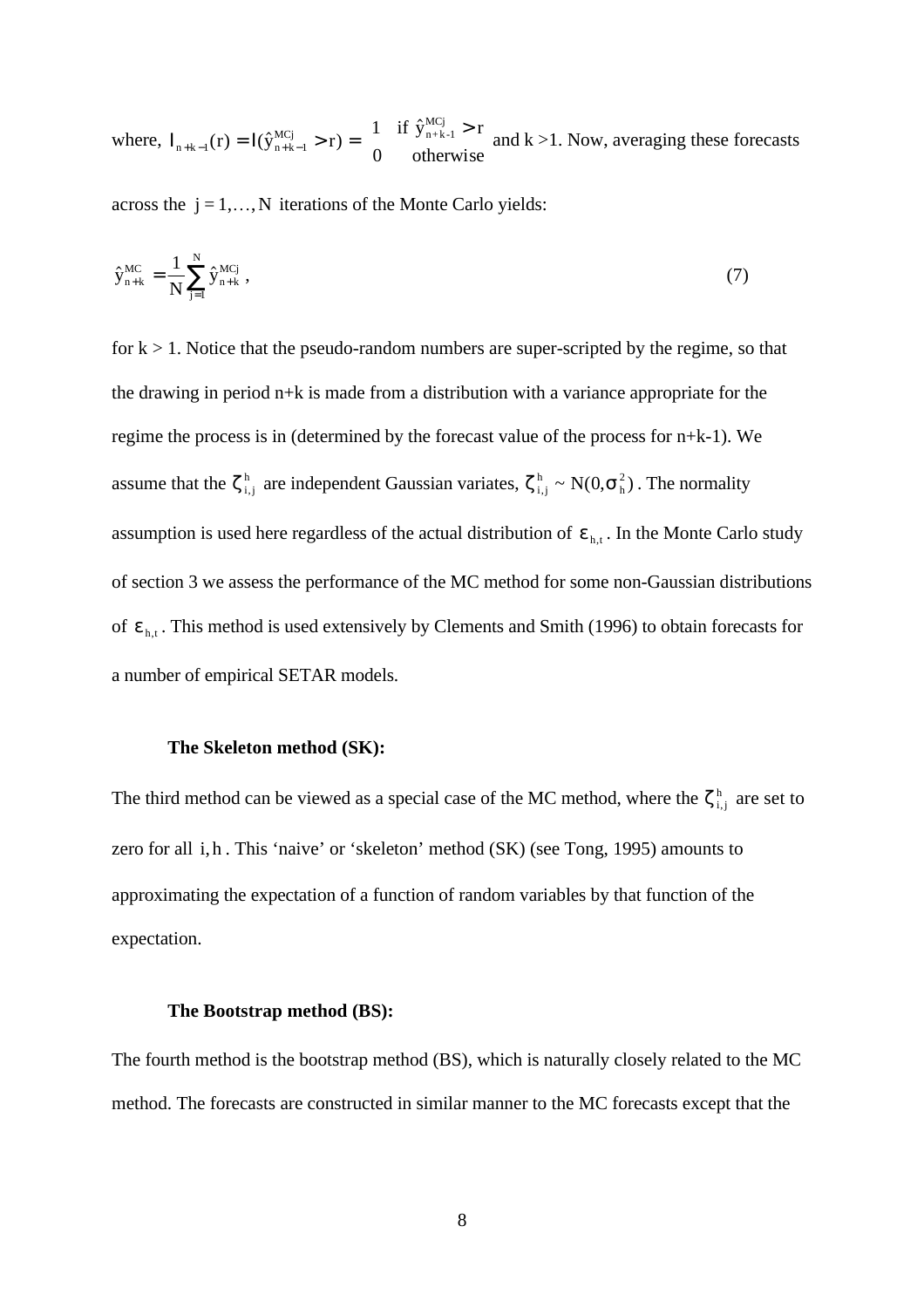$\zeta_{i,j}^h$  are drawn randomly (with replacement) from the within-sample, regime-specific residuals, rather than the normal distribution that is used in the MC method.

## **The Dynamic Estimation method (DE):**

The fifth method is motivated by the dynamic estimation (DE) method discussed by Granger and Teräsvirta (1993). Consider the usual method of estimation of the model given by equation (1). Conditional on the regime threshold r and the delay lag d being known, the sample can simply be split into two groups and an OLS regression can be run on the observations belonging to each regime separately. Alternatively, indicator functions can be used in a single regression, constraining the residual error variance to be constant across regimes (see, for example, Potter, 1995, p.113.). When r and d are unknown, the model is estimated by searching over these two parameters – that is, the model is estimated by OLS at each pair of values (r,d). The range of values of r is usually restricted to those between the  $15<sup>th</sup>$ and 85<sup>th</sup> percentile of the empirical distribution of  $y_{t-d}$ , following Andrews (1993) and Hansen (1996), while d typically takes on the values  $0, 1, 2, \ldots$  up to the maximum lag length allowed. For a known lag order, the selected model is that for which the pair (r,d) minimize the overall residual sum of squares (RSS, equal to the sum of the RSS in each regime). This is the model estimation method we adopt in section 3 for all the forecasting methods other than DE, except to simplify matters we set d equal to unity. It is a '1-step' estimation method, since OLS minimizes the sum of squares of 1-step errors.

In the spirit of dynamic estimation applied to linear models (see, for example, Clements and Hendry, 1996, for references), for forecasting k periods ahead, we forecast  $y_{n+k}$  directly from information known at period n (and earlier) by using the in-sample relationship between  $y_t$  and yt-k. For example, for a 2-step ahead forecast horizon, the model is estimated by minimizing the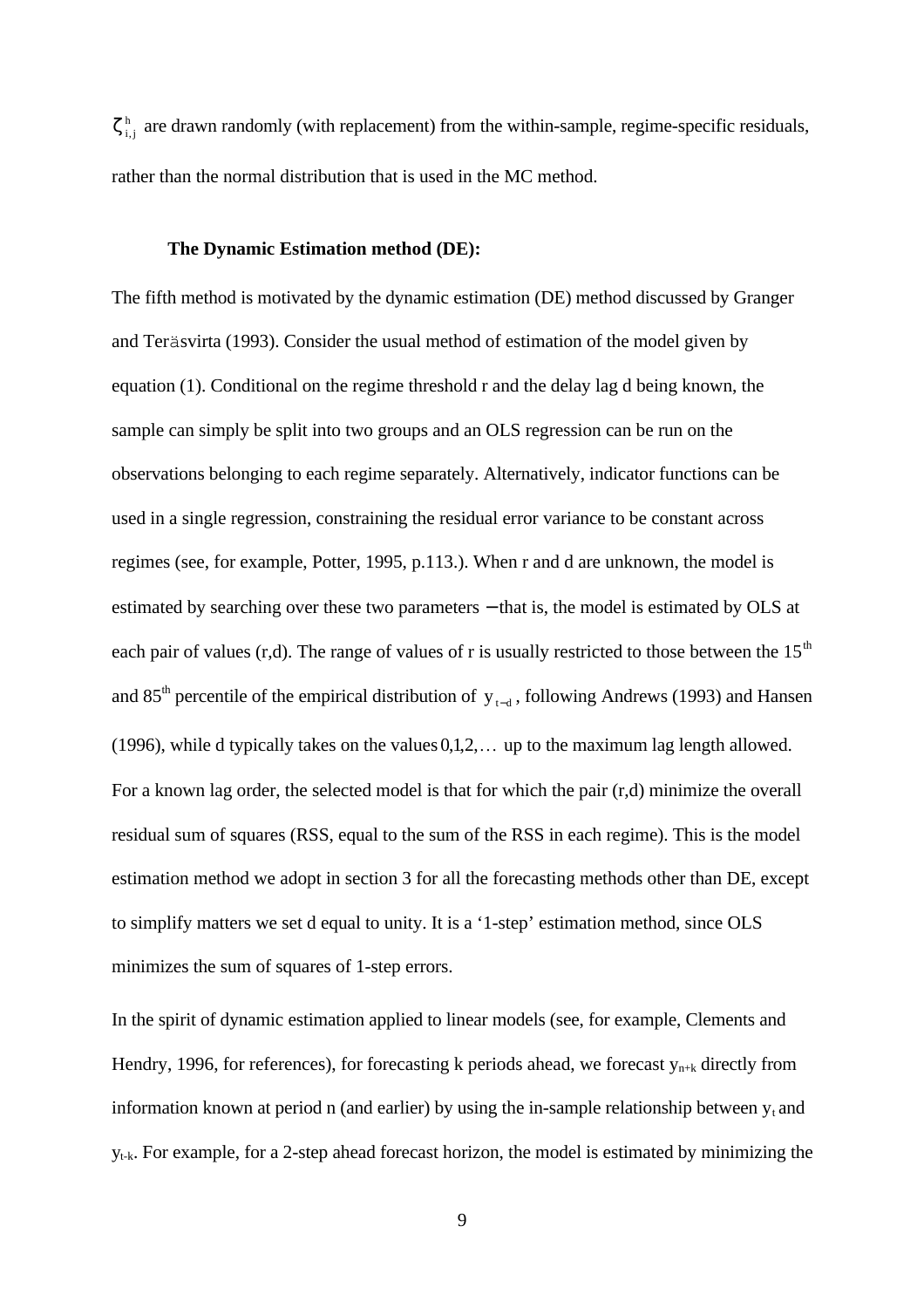in-sample sum of squares of 2-step errors. From (1b) the 2-step version of the model can be written as:

$$
y_{t+2} = \alpha_0 + \alpha_1 (\alpha_0 + \alpha_1 y_t + I_t(r) (\beta_0 + \beta_1 y_t) + \varepsilon_{t+1})
$$
  
+ 
$$
I_{t+1}(r) {\beta_0 + \beta_1 (\alpha_0 + \alpha_1 y_t + I_t(r) (\beta_0 + \beta_1 y_t) + \varepsilon_{t+1})} + \varepsilon_{t+2}.
$$
 (8)

If we ignore terms multiplied by  $I_{t+1}(r)$  in equation (8) and simply relate  $y_{t+2}$  to a two-regime model based on  $y_t$  we obtain:

$$
\mathbf{y}_{t+2} = \tilde{\alpha}_{0,2} + \tilde{\alpha}_{1,2} \mathbf{y}_t + \mathbf{I}_t (\tilde{\mathbf{r}}_2) (\tilde{\beta}_{0,2} + \tilde{\beta}_{1,2} \mathbf{y}_t) + \tilde{\boldsymbol{\epsilon}}_{t+2}
$$
(9)

the parameters of which can be estimated by minimising the sum of squares of  $\tilde{\epsilon}_{t+2}$  over  $\tilde{\alpha}_{i,2}$ ,  $\tilde{\beta}_{i,2}$ ,  $i = 0, 1$ , and  $\tilde{r}_2$ , for the sample period  $t = 1,...,n$ . This requires a 'grid-search' over  $\tilde{r}_2$  as for '1-step' estimation. The generalisation to *k*-step forecasts entails minimising the sum of squares of  $\tilde{\varepsilon}_{t+k}$  over  $\tilde{\alpha}_{i,2}$ ,  $\tilde{\beta}_{i,2}$ ,  $i = 0, 1$ , and  $\tilde{\tau}_k$ , where:

$$
\mathbf{y}_{t+k} = \widetilde{\alpha}_{0,k} + \widetilde{\alpha}_{1,k} \mathbf{y}_t + \mathbf{I}_t \left( \widetilde{\mathbf{T}}_k \right) \left( \widetilde{\beta}_{0,k} + \widetilde{\beta}_{1,k} \mathbf{y}_t \right) + \widetilde{\epsilon}_{t+k}
$$
\n(10)

The forecast function for  $y_{n+k}$  is linear in the estimated parameters and  $y_n$  (and  $I_n(\hat{\vec{r}}_k) y_n$ ):

$$
\hat{\mathbf{y}}_{n+k}^{\text{DE}} = \hat{\tilde{\alpha}}_{0,k} + \hat{\tilde{\alpha}}_{1,k} \mathbf{y}_n + \mathbf{I}_n \left( \hat{\tilde{\mathbf{f}}}_k \right) \left( \hat{\tilde{\beta}}_{0,k} + \hat{\tilde{\beta}}_{1,k} \mathbf{y}_n \right)
$$
\n(11)

where  $\hat{\tilde{\alpha}}_{i,k}$ ,  $\hat{\tilde{\beta}}_{i,k}$  and  $\hat{\tilde{\tau}}_{k}$  are the least squares estimates.

In a linear setting, dynamic estimation would not be expected to yield gains in terms of forecast accuracy over the traditional minimization of 1-step in-sample errors (OLS) when the model is correctly-specified. Here the model is correctly-specified for the data generating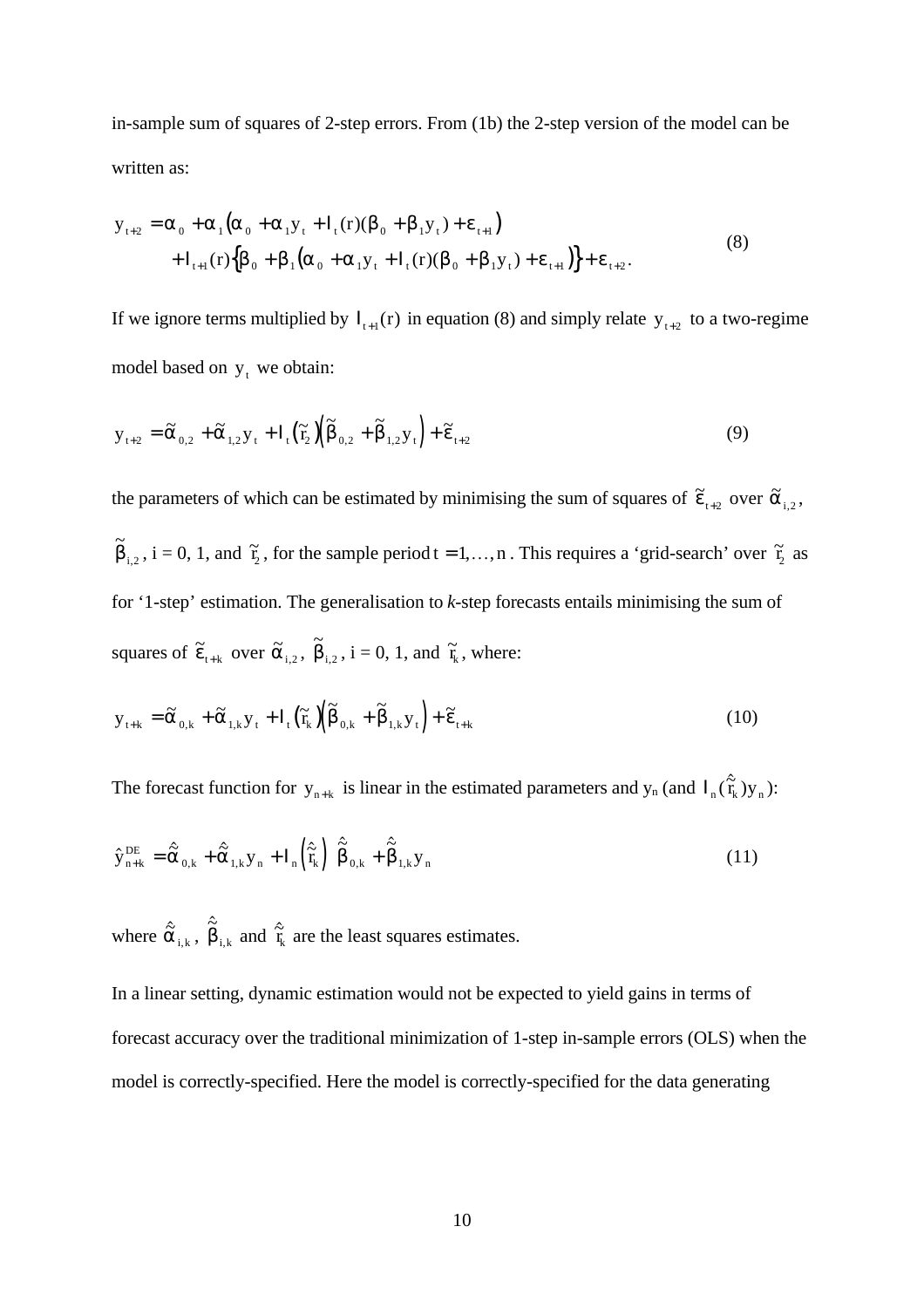process, but gains might be expected to accrue from the simpler means of obtaining forecasts from models estimated by DE, and also when the disturbances are non-Gaussian.

An obvious drawback with this method is the computational cost of estimating the model for each forecast horizon.

# **2.3. The linear AR model**

Finally, we consider forecasting from linear AR models, which we denote by AR(p), where p is the lag length. Fitting a linear  $AR(p)$  process to  $y_t$  yields a linear predictor, where the forecasts solve the recursive formula:

$$
\hat{y}_{n+k}^{AR(p)} = \hat{\phi}_0 + \sum_{j=1}^{p} \hat{\phi}_j \hat{y}_{n+k-j}^{AR(p)},
$$
\n(12)

with  $\hat{y}_{n+k}^{AR(p)} = y_{n+k}$  for  $k \le 0$ , and the  $\hat{\varphi}_j$  are the coefficient estimates from fitting an AR(p) (with an intercept) to the series  $y_t$ ,  $t = 1, ..., n$ .

# **3. Monte Carlo design**

The forecast method comparisons reported in this paper are for the SETAR(2;1,1) model with  $d = 1$ :

$$
y_{t} = \alpha_{1,0} + \alpha_{1,1} y_{t-1} + \varepsilon_{1,t} \quad y_{t-1} \le r
$$
  
\n
$$
y_{t} = \alpha_{2,0} + \alpha_{2,1} y_{t-1} + \varepsilon_{2,t}, \quad y_{t-1} > r
$$
\n(13)

where  $\varepsilon_{h,t} \sim G(0,\sigma_h^2)$ . We consider (13) for various combinations of the parameters drawn from the parameter spaces:  $(\alpha_{1,1}, \alpha_{2,1}) \in (-0.8, -0.6, -0.4, -0.2, 0.2, 0.6, 0.8)$  and

 $(\alpha_{1,0}, \alpha_{2,0})$  = (-0.5, -0.25, 0.0, 0.25, 0.5), with G, the distribution of the error term, being either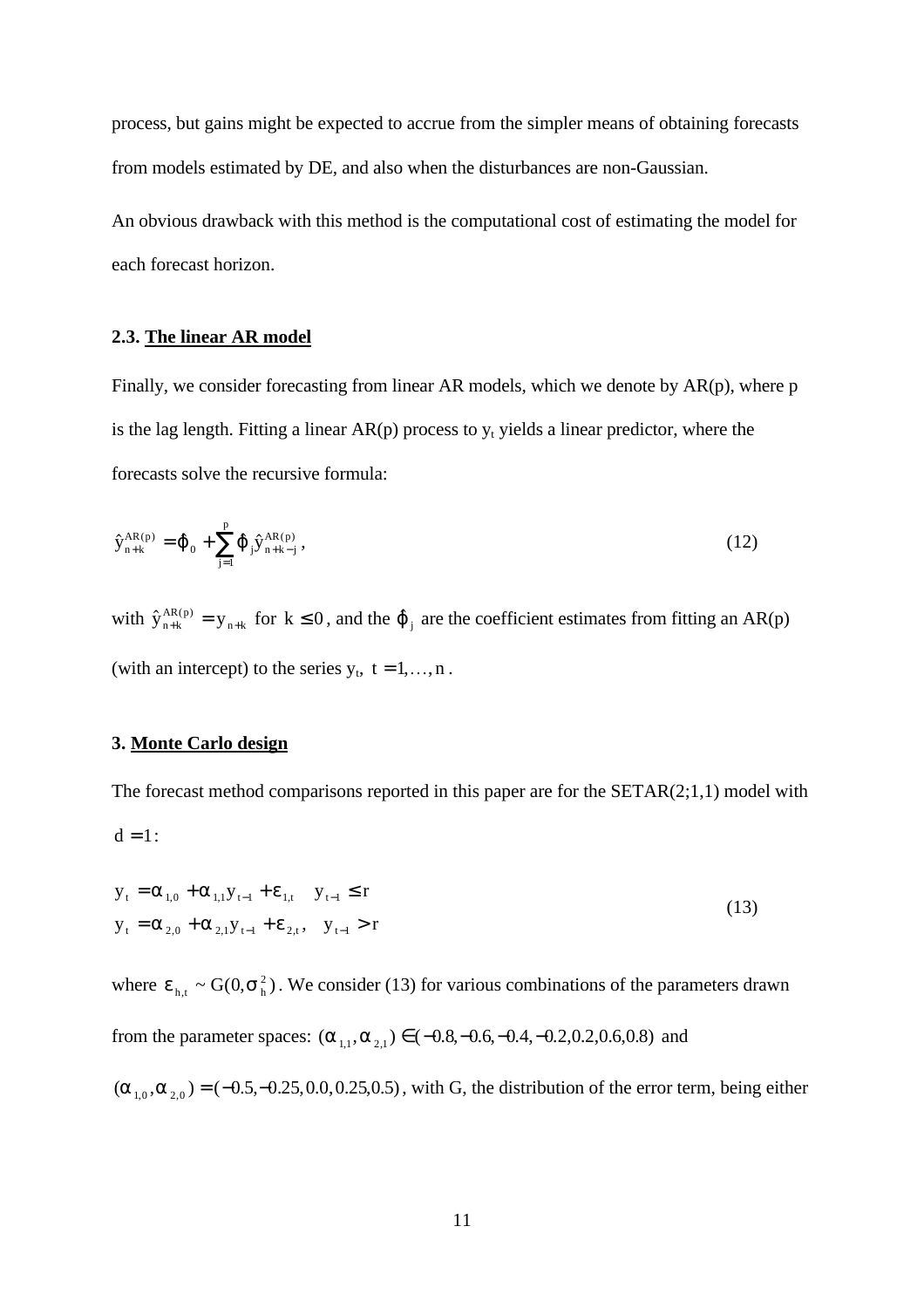normal (N), uniform (U) or chi-squared(1),  $(\chi^2(2))$ . For the results reported in this section, d is assumed to be known to be unity.

The comparison of the various forecasting methods for the SETAR model is made by Monte Carlo as follows. For each iteration of the Monte Carlo we simulate a series of 210 observations from (13). The first 200 observations are used to estimate the SETAR and AR models ( $n = 200$ ). The lag orders  $p_1$  and  $p_2$  are assumed to be known to be 1, and the parameters  $\{\alpha_{1,0}, \alpha_{1,1}, \alpha_{2,0}, \alpha_{2,1}, \sigma^2_{\rm h}, r\}$  are all estimated including the analogues for DE. We impose the stationarity conditions for a SETAR(2;1,1) model, that is:  $\alpha_{1,1} < 1$ ,  $\alpha_{2,1} < 1$ , and  $\alpha_{1,1} \alpha_{2,1}$  < 1 (and similarly for the DE estimates). Since forecast comparison is by MSFE, failure to do so might result in the estimated SETAR models generating explosive forecasts on a small number of Monte Carlo replications which would inflate the calculated MSFEs and make interpretation of the results more difficult.

1 to 10-step ahead forecasts of the 10 remaining observations are then generated from the estimated SETAR model for each of the methods described in section 2, and from the estimated AR models. For the MC method this entails a set of Monte Carlo simulations consisting of N=500 replications for each iteration. The forecast errors are then calculated and stored for each forecasting method and model. The above is then repeated for each of 1000 iterations to generate a Monte Carlo sample of forecast errors, and the Monte Carlo estimates of the mean squared forecast errors (MSFEs) are the sums of the squares of the forecast errors over the 1000 iterations. Notice that the model is re-estimated on each iteration. Moreover, for the DE method the model is estimated for each forecast horizon, on each replication. Only first and second-order AR models are considered, since preliminary investigations suggested that longer lag orders do not yield an improved forecast performance.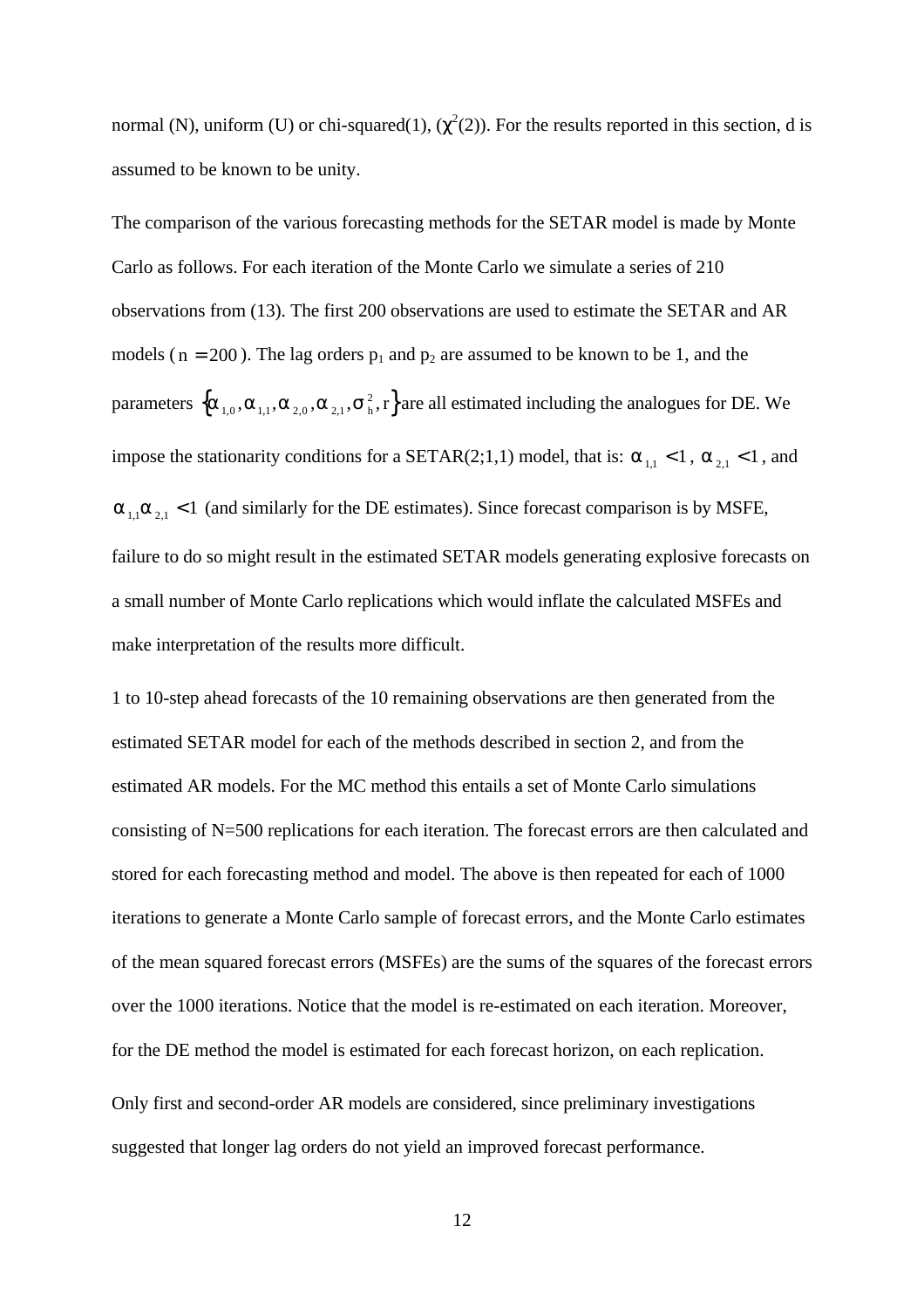The results are organised to highlight the impact of some of these aspects of the design of the experiments on the outcomes of the forecast comparisons. We consider the relative performance of the methods for the SETAR model, and also draw out the gains (if any) to using the SETAR over an AR for forecasting. We do not consider the impact of changing the variance of the SETAR model disturbances − De Gooijer and De Bruin (1997) document the deterioration in the NFEM as this variance increases.

## **3.1. Results**

# **3.1.1. Gaussian disturbances and zero intercepts**

The first set of experiments focus on the SETAR model slope parameters  $\alpha_{1,1}, \alpha_{2,1}$ . We assume that the disturbances are Gaussian,  $\epsilon_{h,t} \sim N(0, \sigma_h^2)$ , with  $\sigma_1 = \sigma_2 = 0.5$ , and set the intercepts to zero,  $\alpha_{10} = \alpha_{20} = 0$ . A selection of our results for the MSFEs of the AR(1), NFEM, BS, SK and DE, all divided by MC, are reported in Table 1 for 1, 2 and 5-step ahead forecasts. The results for the AR(2) were never better than for the AR(1) and hence are not reported. It is apparent that there is little to choose between the MC, NFEM and BS methods for this experimental design. However, the DE method is worse than the BS, MC and NFEM for this set of experiments, and using the 'naive method' SK yields much worse forecasts in some instances. There appears to be no tendency for the SK MSFEs to converge on those of the other methods as the horizon lengthens, chiefly due to the bias.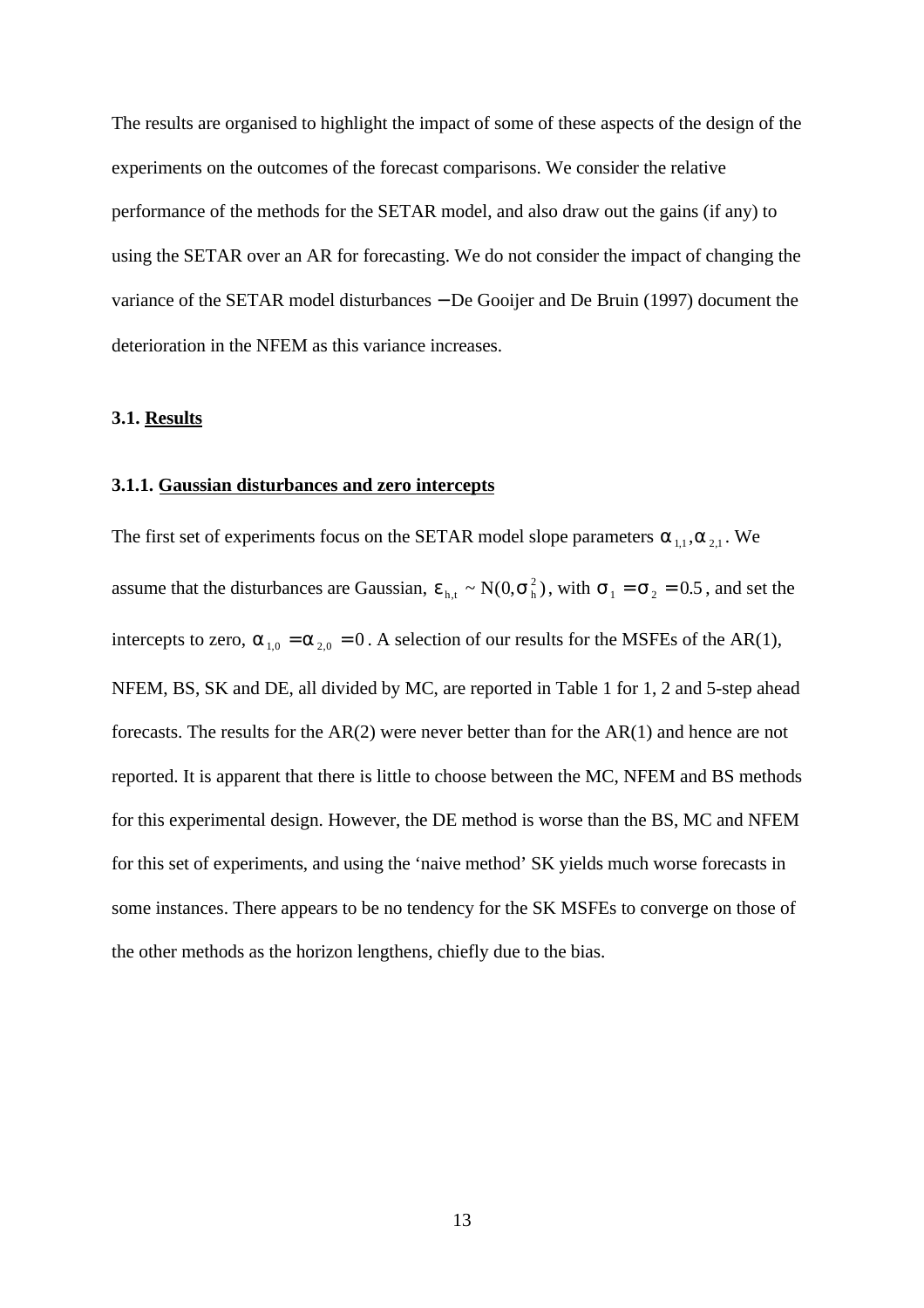# Table 1

|                          | $\sqrt{210}$ $\approx 2.0$ | $\sim$ 2 |          | $\infty$ , Saassian aistarvances, |      |      |
|--------------------------|----------------------------|----------|----------|-----------------------------------|------|------|
| Design                   | Forecast<br>horizon        | AR(1)    | NFEM     | <b>BS</b>                         | SK   | DE   |
| $\alpha_{1,1} = -0.8$    | $\mathbf{1}$               | 0.99     | 1.00     | 1.00                              | 1.00 | 1.00 |
| $\alpha_{2,1} = -0.6$    | $\mathbf{2}$               | 1.00     | 1.00     | 1.01                              | 1.03 | 1.03 |
|                          | 5                          | 1.00     | 1.00     | 1.01                              | 1.05 | 1.04 |
| $\alpha_{1,1} = -0.8$    | $\mathbf{1}$               | 1.09     | 1.00     | 1.00                              | 1.00 | 1.00 |
| $\alpha_{2.1} = 0.6$     | $\mathbf{2}$               | 1.02     | 1.01     | 1.01                              | 1.10 | 1.03 |
|                          | 5                          | 1.00     | 1.00     | 1.00                              | 1.19 | 1.05 |
| $\alpha_{_{1,1}} = -0.6$ | $\mathbf{1}$               | 0.98     | 1.00     | 1.00                              | 1.00 | 1.00 |
| $\alpha_{2,1} = -0.4$    | $\mathbf{2}$               | 1.00     | 1.00     | 1.01                              | 1.04 | 1.02 |
|                          | $\mathfrak s$              | 1.00     | 1.00     | 1.00                              | 1.04 | 1.05 |
| $\alpha_{1,1} = -0.6$    | $\mathbf{1}$               | 1.09     | 1.00     | 1.00                              | 1.00 | 1.00 |
| $\alpha_{2,1} = 0.8$     | $\overline{2}$             | 1.04     | 1.00     | 1.00                              | 1.08 | 1.03 |
|                          | 5                          | 1.01     | 1.00     | 1.00                              | 1.16 | 1.05 |
| $\alpha_{_{1,1}} = -0.4$ | $\mathbf{1}$               | 0.98     | 1.00     | 1.00                              | 1.00 | 1.00 |
| $\alpha_{2,1} = -0.6$    | $\mathbf{2}$               | 1.00     | 1.00     | 1.00                              | 1.04 | 1.04 |
|                          | 5                          | 1.00     | 1.00     | 1.01                              | 1.03 | 1.03 |
| $\alpha_{1,1} = -0.4$    | $\overline{1}$             | 1.03     | 1.00     | 1.01                              | 1.00 | 1.00 |
| $\alpha_{2,1} = 0.6$     | $\mathbf{2}$               | 1.01     | 1.00     | 1.00                              | 1.06 | 1.02 |
|                          | 5                          | 1.00     | 1.00     | 1.00                              | 1.13 | 1.04 |
| $\alpha_{1,1} = -0.2$    | $\mathbf{1}$               | 0.97     | $1.00\,$ | $1.00\,$                          | 1.00 | 1.00 |
| $\alpha_{2,1} = 0.2$     | $\boldsymbol{2}$           | 1.00     | 1.00     | 1.01                              | 1.04 | 1.03 |
|                          | $\mathfrak{S}$             | 1.00     | 1.00     | 1.01                              | 1.02 | 1.04 |
| $\alpha_{_{1,1}}=0.2$    | $\mathbf{1}$               | 0.98     | 1.00     | 1.00                              | 1.00 | 1.00 |
| $\alpha_{2,1} = -0.2$    | $\mathbf{2}$               | 1.00     | 1.00     | 1.01                              | 1.05 | 1.03 |
|                          | 5                          | 1.00     | 1.00     | 1.00                              | 1.04 | 1.05 |
| $\alpha_{_{1,1}} = 0.6$  | 1                          | 1.18     | 1.00     | 1.00                              | 1.00 | 1.00 |
| $\alpha_{2,1} = -0.8$    | $\overline{2}$             | 1.02     | 1.00     | 1.01                              | 1.10 | 1.05 |
|                          | 5                          | 1.00     | 1.00     | 1.00                              | 1.21 | 1.02 |
| $\alpha_{_{1,1}} = 0.6$  | $\mathbf{1}$               | 1.10     | 1.00     | 1.00                              | 1.00 | 1.00 |
| $\alpha_{2,1} = -0.4$    | $\overline{c}$             | 1.02     | 1.00     | 1.00                              | 1.09 | 1.05 |
|                          | $\mathfrak{S}$             | 1.00     | 1.00     | 1.00                              | 1.13 | 1.05 |
| $\alpha_{1,1} = 0.6$     | $\mathbf{1}$               | 0.98     | 1.00     | 1.00                              | 1.00 | 1.00 |
| $\alpha_{2,1} = 0.4$     | $\mathbf{2}$               | 1.00     | 1.00     | 1.00                              | 1.03 | 1.05 |
|                          | 5                          | 1.00     | 1.00     | 1.00                              | 1.07 | 1.04 |

MSFEs of SETAR forecast methods and AR(1) model relative to MC method  $(\alpha_{10} = \alpha_{20} = 0, \sigma_1 = \sigma_2 = 0.5,$  Gaussian disturbances)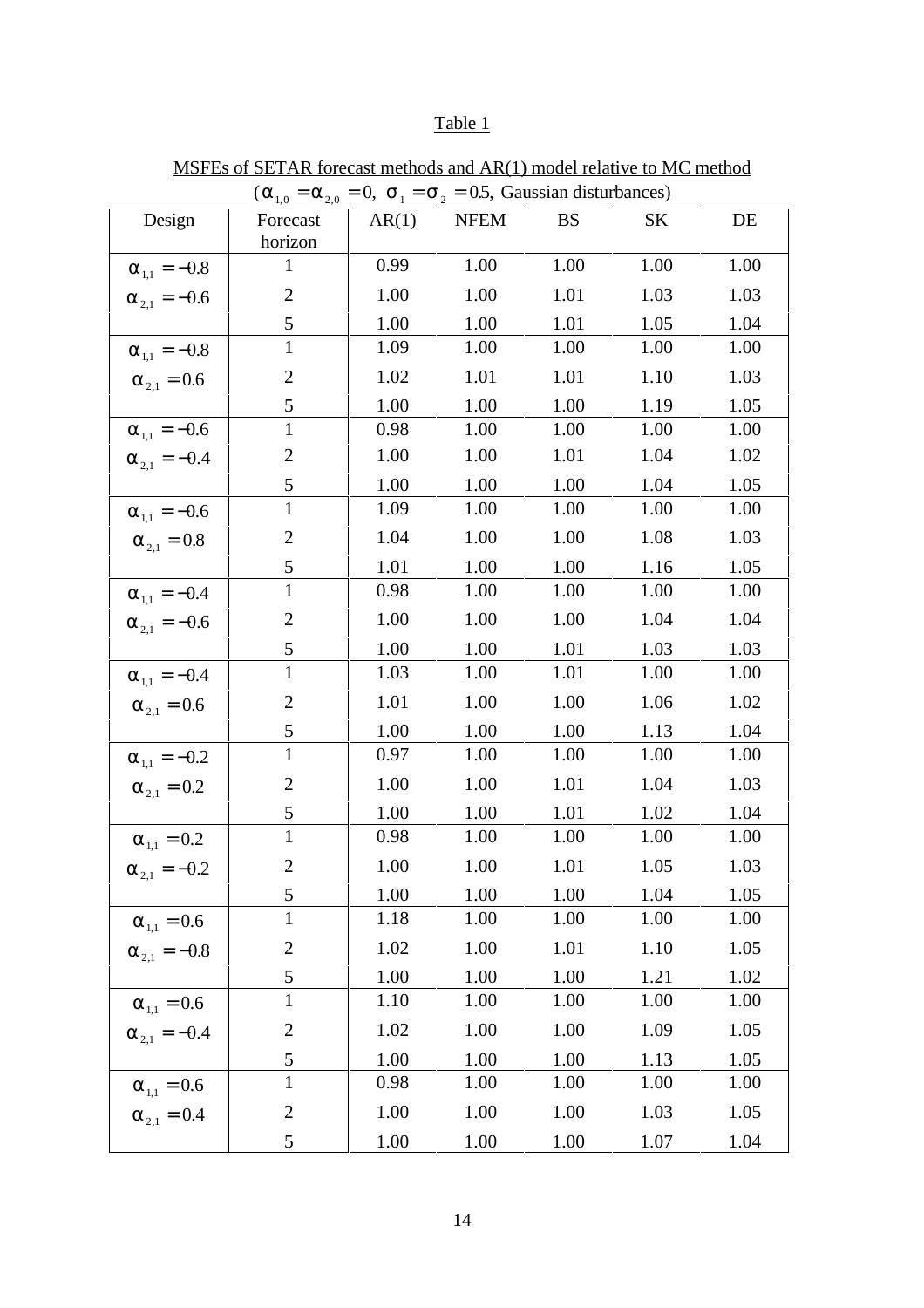The gains relative to an AR model can be large when  $\alpha_{1,1}$  and  $\alpha_{2,1}$  are of opposite sign, and close to the unit circle. Not surprisingly, the AR model is penalised less heavily when these parameters are of the same sign and close together, since the process generating the data is then closer to a single-regime (i.e. linear) model. The closer these parameters are to zero, the closer the process to white noise, which can be optimally forecast by an AR model with AR coefficients of zero.

More interestingly, the penalty to using an AR model is greater when  $\alpha_{1,1} > 0$  and  $\alpha_{2,1}$  < 0 than when these parameters have the reverse signs (compare, for example, the entry in Table 1 for  $\alpha_{1,1} = 0.6$  and  $\alpha_{2,1} = -0.8$  with that for  $\alpha_{1,1} = -0.6$  and  $\alpha_{2,1} = 0.8$ ).

When  $\alpha_{1,1} < 0$  and  $\alpha_{2,1} > 0$  (e.g.,  $\alpha_{1,1} = -0.6$  and  $\alpha_{2,1} = 0.8$ ), once the process enters the lower regime due to a sufficiently large negative shock  $\varepsilon_1 \le -\alpha_{2,1} y_{1-1}$ , the process will flip back to the upper regime the next period unless  $\varepsilon_{t+1} \le -\alpha_{1,1} y_t$ . This 'anti-persistent' behaviour can be exploited by the SETAR model to yield improved forecasts. It is similar when  $\alpha_{1,1} > 0$  and  $\alpha_{2,1} < 0$ , in which case the process will tend not to remain in the upper regime, which also suggests improved forecasts from the SETAR model.

Table 1 indicates that any gains to the SETAR relative to the AR model will be negligible after 5-steps ahead, and we can do no better than forecasting the unconditional (zero) mean of the process.

# **3.1.2. Uniform disturbances**

We investigated the impact of uniform disturbances in (13),  $\varepsilon$ <sub>h</sub>  $/ \sigma$ <sub>h</sub> ~ {U[0,1] – 0.5} $\sqrt{12}$ , for a range of values of  $\alpha_1^1$  and  $\alpha_1^2$  (with zero intercepts,  $\alpha_{1,0} = \alpha_{2,0} = 0$ ). The NFEM is only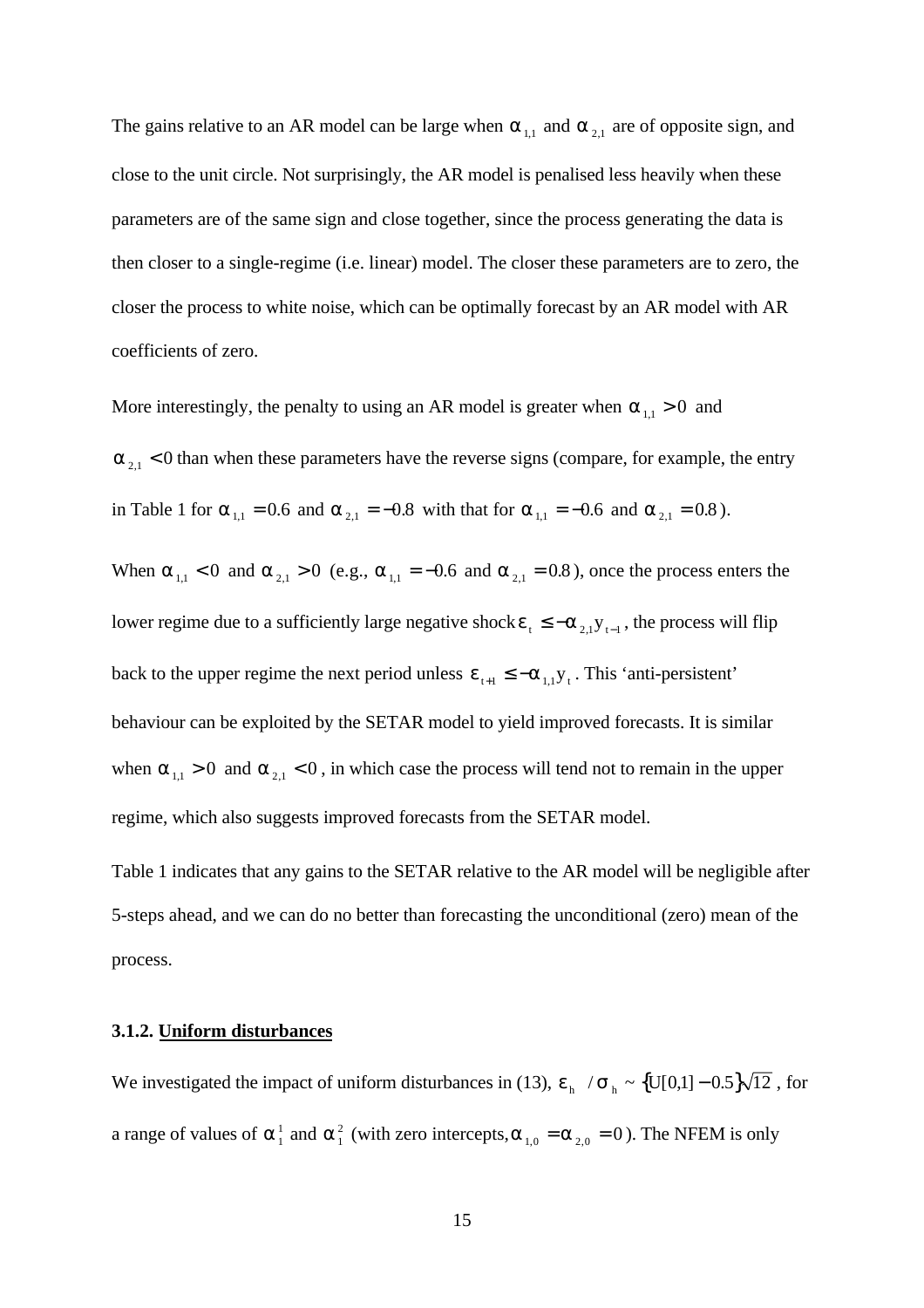strictly applicable when the disturbances of the SETAR process are normally distributed, and De Gooijer and De Bruin (1997) conjecture that it may be possible to adapt the method for other distributions. However, it is of interest to ascertain the robustness of the NFEM to various departures from normality, since in practical applications this assumption will typically only hold approximately.

Table 2 reports a selection of results for the same values of  $\alpha_{1,1}$  and  $\alpha_{2,1}$  as in Table 1 for the Gaussian case. It is evident from Table 2 that there are no gains to the BS method relative to the MC method. Although not shown, the NFEM performs badly at the longer horizons (8 to 10-steps ahead) for experiments where one or both of  $\alpha_{1,1}$  and  $\alpha_{2,1}$  are close to zero. The problem appears to be that the recursive formula for the forecast error variance starts to generate explosive values.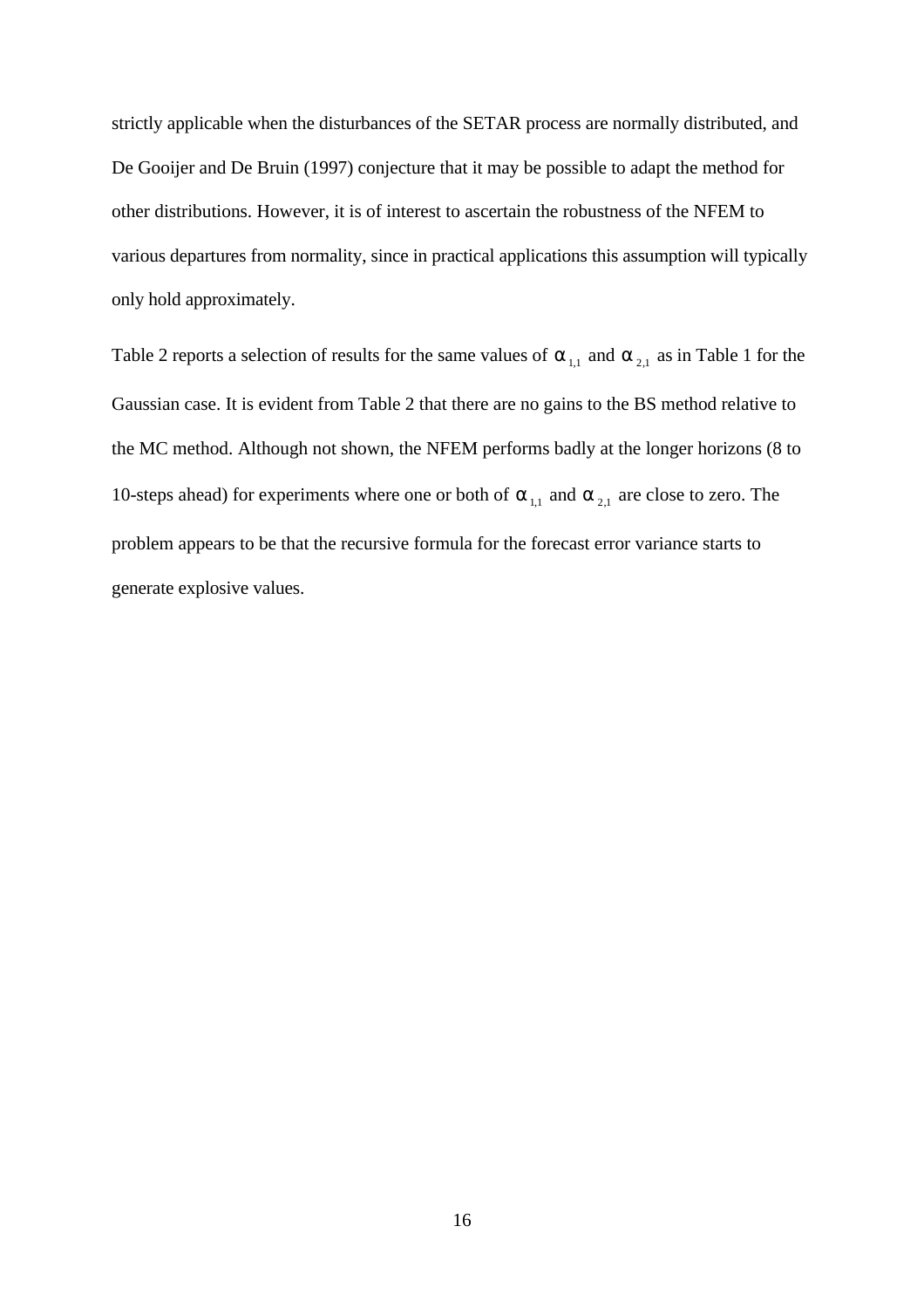# Table 2

| $(\alpha_{1,0} = \alpha_{2,0} = 0, \sigma_1 = \sigma_2 = 0.5,$ Uniform disturbances) |                     |       |      |           |      |      |  |  |  |  |
|--------------------------------------------------------------------------------------|---------------------|-------|------|-----------|------|------|--|--|--|--|
| Design                                                                               | Forecast<br>horizon | AR(1) | NFEM | <b>BS</b> | SK   | DE   |  |  |  |  |
| $\alpha_{1,1} = -0.8$                                                                | $\mathbf{1}$        | 0.98  | 1.00 | 1.00      | 1.00 | 1.00 |  |  |  |  |
| $\alpha_{2,1} = -0.6$                                                                | $\overline{2}$      | 0.99  | 0.99 | 0.99      | 1.01 | 1.04 |  |  |  |  |
|                                                                                      | $\mathfrak{S}$      | 1.00  | 1.00 | 1.00      | 1.01 | 1.02 |  |  |  |  |
| $\alpha_{1,1} = -0.8$                                                                | $\mathbf{1}$        | 1.08  | 1.00 | 1.01      | 1.00 | 1.00 |  |  |  |  |
| $\alpha_{2,1} = 0.6$                                                                 | $\mathbf{2}$        | 1.00  | 1.00 | 1.00      | 1.09 | 1.04 |  |  |  |  |
|                                                                                      | 5                   | 1.00  | 1.00 | 1.00      | 1.20 | 1.03 |  |  |  |  |
| $\alpha_{1,1} = -0.6$                                                                | $\mathbf{1}$        | 0.96  | 1.00 | 1.00      | 1.00 | 1.00 |  |  |  |  |
| $\alpha_{2,1} = -0.4$                                                                | $\mathbf{2}$        | 0.99  | 0.99 | 1.00      | 1.02 | 1.05 |  |  |  |  |
|                                                                                      | 5                   | 1.00  | 0.99 | 0.99      | 1.02 | 1.03 |  |  |  |  |
| $\alpha_{1,1} = -0.6$                                                                | $\mathbf{1}$        | 1.07  | 1.00 | 1.00      | 1.00 | 1.00 |  |  |  |  |
| $\alpha_{2,1} = 0.8$                                                                 | $\mathbf{2}$        | 1.03  | 1.00 | 1.00      | 1.08 | 1.01 |  |  |  |  |
|                                                                                      | $\mathfrak s$       | 1.00  | 1.01 | 1.01      | 1.23 | 1.05 |  |  |  |  |
| $\alpha_{1,1} = -0.4$                                                                | $\mathbf{1}$        | 0.98  | 1.00 | 1.00      | 1.00 | 1.00 |  |  |  |  |
| $\alpha_{2,1} = -0.6$                                                                | $\mathbf{2}$        | 1.00  | 1.00 | 1.00      | 1.02 | 1.05 |  |  |  |  |
|                                                                                      | 5                   | 1.00  | 1.00 | 1.00      | 1.02 | 1.02 |  |  |  |  |
| $\alpha_{1,1} = -0.4$                                                                | $\mathbf{1}$        | 1.03  | 1.00 | 1.00      | 1.00 | 1.00 |  |  |  |  |
| $\alpha_{2,1} = 0.6$                                                                 | $\overline{c}$      | 1.00  | 1.00 | 1.00      | 1.07 | 1.01 |  |  |  |  |
|                                                                                      | $\mathfrak{S}$      | 1.00  | 1.00 | 1.00      | 1.14 | 1.03 |  |  |  |  |
| $\alpha_{1,1} = -0.2$                                                                | $\mathbf{1}$        | 0.99  | 1.00 | 1.00      | 1.00 | 1.00 |  |  |  |  |
| $\alpha_{2,1} = 0.2$                                                                 | $\mathbf{2}$        | 0.99  | 1.00 | 1.00      | 1.02 | 1.04 |  |  |  |  |
|                                                                                      | 5                   | 1.00  | 1.00 | 1.00      | 1.06 | 1.03 |  |  |  |  |
| $\alpha_{1,1} = 0.2$                                                                 | $\mathbf{1}$        | 0.97  | 1.00 | 1.00      | 1.00 | 1.00 |  |  |  |  |
| $\alpha_{2,1} = -0.2$                                                                | $\sqrt{2}$          | 1.00  | 1.00 | 1.00      | 1.06 | 1.03 |  |  |  |  |
|                                                                                      | $\mathfrak{S}$      | 1.00  | 1.00 | 1.00      | 1.04 | 1.02 |  |  |  |  |
| $\alpha_{_{1,1}} = 0.6$                                                              | $\mathbf{1}$        | 1.06  | 1.00 | 1.00      | 1.00 | 1.00 |  |  |  |  |
| $\alpha_{2,1} = -0.8$                                                                | $\mathbf{2}$        | 0.99  | 1.00 | 0.99      | 1.14 | 1.04 |  |  |  |  |
|                                                                                      | 5                   | 1.00  | 1.00 | 1.00      | 1.24 | 1.04 |  |  |  |  |
| $\alpha_{1,1} = 0.6$                                                                 | $\mathbf{1}$        | 1.00  | 1.00 | 1.00      | 1.00 | 1.00 |  |  |  |  |
| $\alpha_{2,1} = -0.4$                                                                | $\mathbf{2}$        | 0.99  | 1.00 | 0.99      | 1.09 | 1.03 |  |  |  |  |
|                                                                                      | 5                   | 1.00  | 1.00 | 1.00      | 1.15 | 1.02 |  |  |  |  |
| $\alpha_{1,1} = 0.6$                                                                 | $\mathbf{1}$        | 0.97  | 1.00 | 1.00      | 1.00 | 1.00 |  |  |  |  |
| $\alpha_{_{2,1}}=0.4$                                                                | $\mathbf{2}$        | 0.99  | 1.00 | 1.00      | 1.03 | 1.00 |  |  |  |  |
|                                                                                      | 5                   | 1.00  | 1.00 | 1.01      | 1.09 | 1.03 |  |  |  |  |

MSFEs of SETAR forecast methods and AR(1) model relative to MC method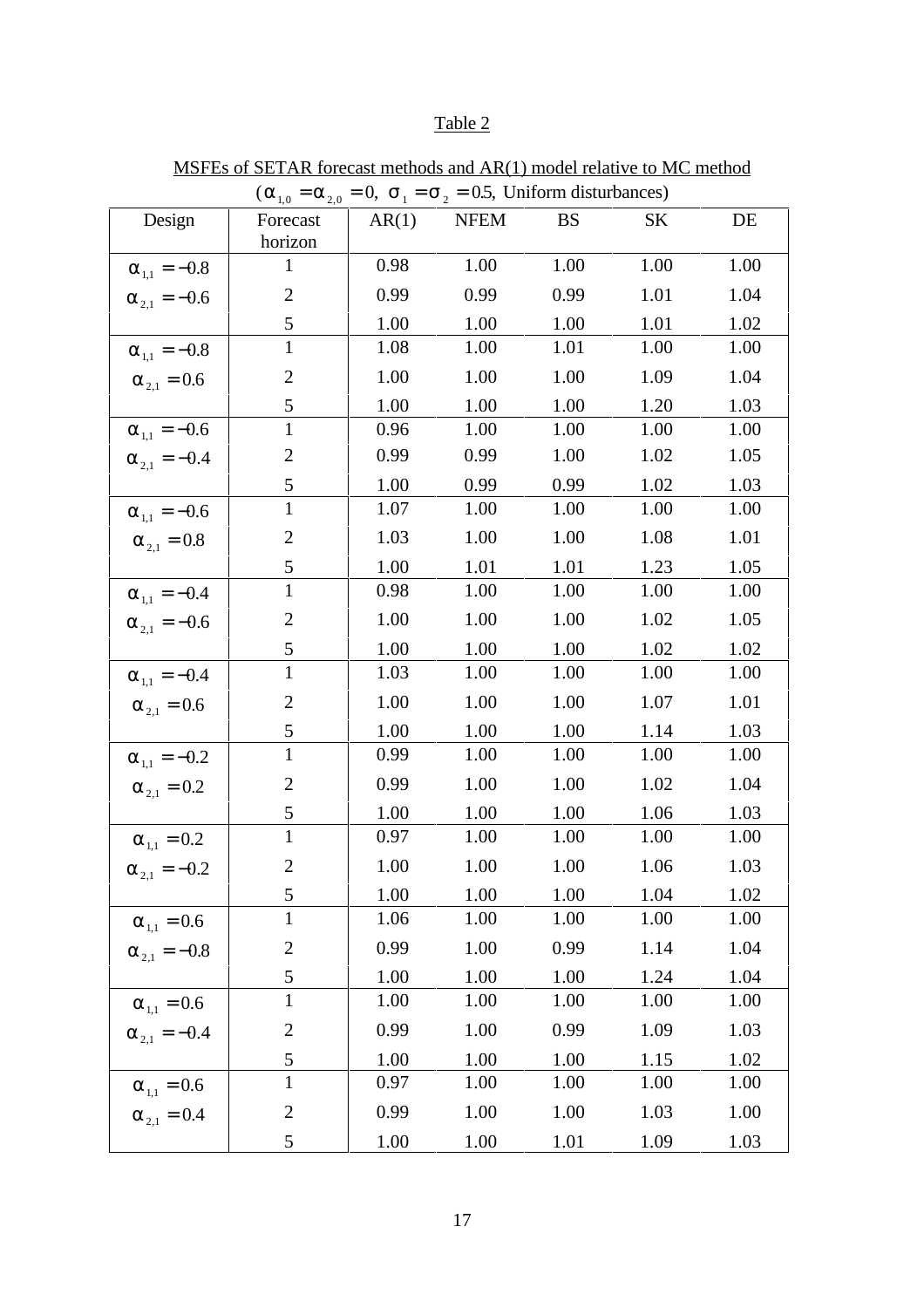Relative to the AR(1) model, the large gains to the SETAR in the Gaussian case, when  $\alpha_{1,1}$ and  $\alpha_{2,1}$  are large and  $\alpha_{1,1} > 0$  and  $\alpha_{2,1} < 0$ , are reduced, but the (smaller) gains to the SETAR when the slope parameters take on the reverse signs are affected less by the move from Gaussian to uniform disturbances.

#### **3.1.3. Chi-squared disturbances**

We also study the impact of asymmetric disturbances in the SETAR model, with the errors in equation (13) drawn from a  $\chi^2$ -distribution,  $\varepsilon$ <sub>h</sub>  $/\sigma$ <sub>h</sub>  $\sim \left\{\chi^2(2)-2\right\}/\sqrt{4}$ . Table 3 reports a selection of results for the same values of  $\alpha_{1,1}$  and  $\alpha_{2,1}$  as in Tables 1 and 2 for ease of comparison (and again zero intercepts). It is readily apparent that in some cases there are gains to BS relative to MC, but these are rarely much larger than 2%, and occur for values of  $\alpha_{11}$ and  $\alpha_{2,1}$  closer to zero. In fact the gain to using the BS method is maximized at  $\alpha_{1,1} = \alpha_{2,1} = 0$  (not shown), where the process is a series of iid  $\chi^2$  variates. The NFEM sometimes produces very large numbers at the longer horizons (not shown) due to the forecast variance exploding, occasioned by  $\hat{\alpha}_{i,1} < -1$ , i = 1,2.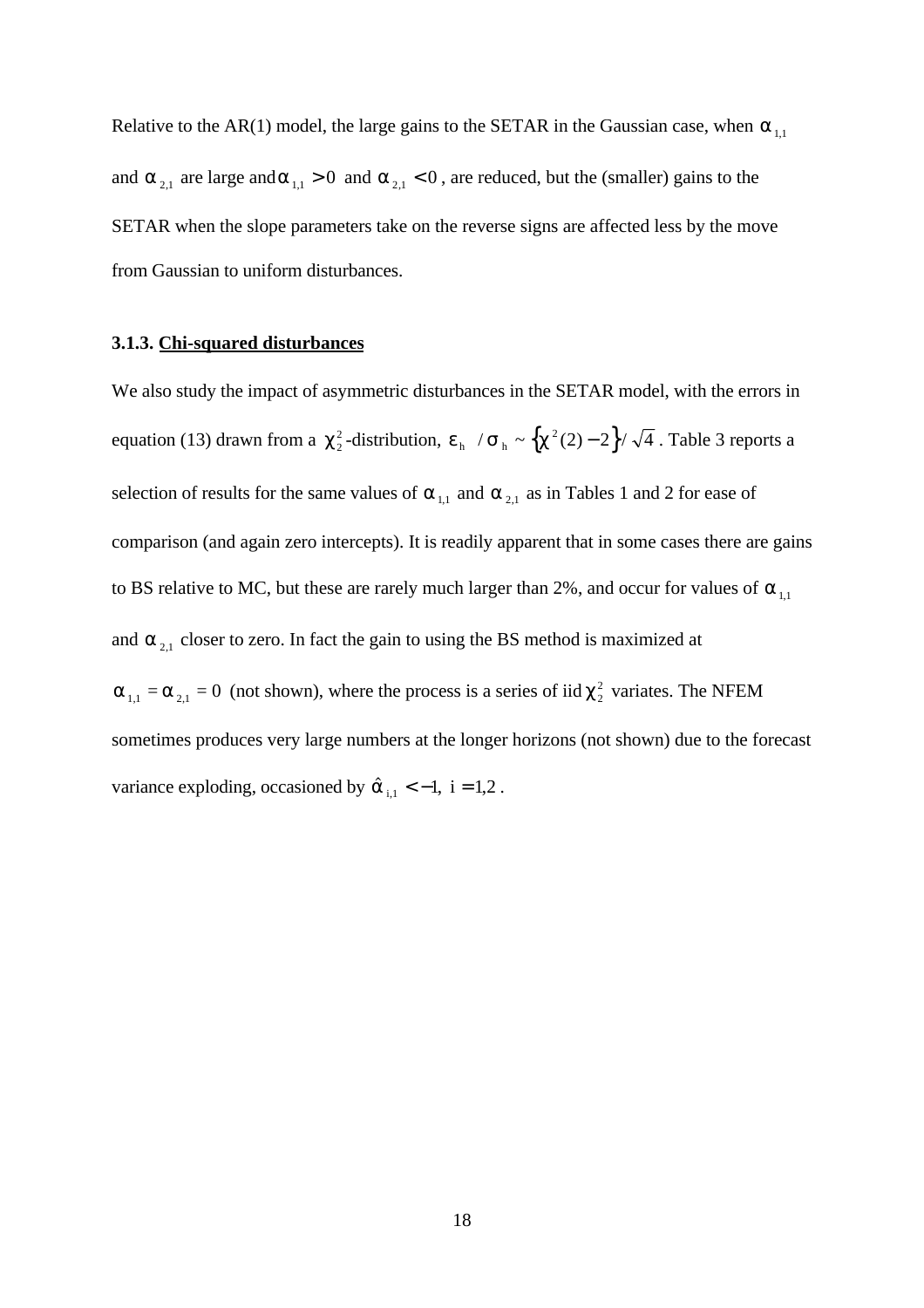# Table 3

| $(\alpha_{1,0} = \alpha_{2,0} = 0, \sigma_1 = \sigma_2 = 0.5, \chi^2(2)$ disturbances) |                         |       |                 |           |      |      |  |  |  |  |
|----------------------------------------------------------------------------------------|-------------------------|-------|-----------------|-----------|------|------|--|--|--|--|
| Design                                                                                 | Forecast                | AR(1) | <b>NFEM</b>     | <b>BS</b> | SK   | DE   |  |  |  |  |
|                                                                                        | horizon                 |       |                 |           |      |      |  |  |  |  |
| $\alpha_{1,1} = -0.8$                                                                  | $\mathbf{1}$            | 0.97  | 1.00            | 1.00      | 1.00 | 1.00 |  |  |  |  |
| $\alpha_{2.1} = -0.6$                                                                  | $\overline{2}$          | 0.986 | 1.00            | 1.00      | 1.02 | 1.01 |  |  |  |  |
|                                                                                        | 5                       | 0.99  | 1.00            | 1.01      | 1.04 | 1.02 |  |  |  |  |
| $\alpha_{1,1} = -0.8$                                                                  | $\mathbf{1}$            | 1.07  | 1.00            | 1.00      | 1.00 | 1.00 |  |  |  |  |
| $\alpha_{2,1} = 0.6$                                                                   | $\mathbf{2}$            | 1.00  | 1.00            | 0.98      | 1.05 | 1.02 |  |  |  |  |
|                                                                                        | 5                       | 0.99  | $\sim 10^{-10}$ | 0.99      | 1.11 | 1.00 |  |  |  |  |
| $\alpha_{1,1} = -0.6$                                                                  | $\mathbf{1}$            | 0.95  | 1.00            | 1.00      | 1.00 | 1.00 |  |  |  |  |
| $\alpha_{2,1} = -0.4$                                                                  | $\mathbf{2}$            | 0.98  | 1.00            | 1.00      | 1.01 | 1.01 |  |  |  |  |
|                                                                                        | 5                       | 1.00  | 1.00            | 1.00      | 1.03 | 1.02 |  |  |  |  |
| $\alpha_{1,1} = -0.6$                                                                  | $\mathbf{1}$            | 1.03  | 1.00            | 1.01      | 1.00 | 1.00 |  |  |  |  |
| $\alpha_{2,1} = 0.8$                                                                   | $\mathbf{2}$            | 1.02  | 1.00            | 0.98      | 1.02 | 1,00 |  |  |  |  |
|                                                                                        | $\overline{5}$          | 0.98  |                 | 0.98      | 1.12 | 1.02 |  |  |  |  |
| $\alpha_{_{1,1}} = -0.4$                                                               | $\overline{1}$          | 0.96  | 1.00            | 1.01      | 1.00 | 1.00 |  |  |  |  |
| $\alpha_{2,1} = -0.6$                                                                  | $\mathbf{2}$            | 0.99  | 1.00            | 1.01      | 1.03 | 1.01 |  |  |  |  |
|                                                                                        | 5                       | 1.00  | 1.00            | 1.01      | 1.02 | 1.02 |  |  |  |  |
| $\alpha_{1,1} = -0.4$                                                                  | $\mathbf{1}$            | 1.03  | 1.00            | 1.00      | 1.00 | 1.00 |  |  |  |  |
| $\alpha_{2,1} = 0.6$                                                                   | $\mathbf{2}$            | 0.99  | 1.00            | 0.98      | 1.03 | 1.00 |  |  |  |  |
|                                                                                        | $\mathfrak s$           | 0.99  |                 | 0.98      | 1.09 | 1.01 |  |  |  |  |
| $\alpha_{1,1} = -0.2$                                                                  | $\mathbf{1}$            | 0.98  | 1.00            | 1.00      | 1.00 | 1.00 |  |  |  |  |
| $\alpha_{2,1} = 0.2$                                                                   | $\mathfrak{2}$          | 0.95  | 0.99            | 0.98      | 0.96 | 0.99 |  |  |  |  |
|                                                                                        | 5                       | 1.00  | $\sim$          | 1.00      | 1.03 | 1.03 |  |  |  |  |
| $\alpha_{1,1} = 0.2$                                                                   | $\mathbf{1}$            | 1.00  | 1.00            | 1.00      | 1.00 | 1.00 |  |  |  |  |
| $\alpha_{2,1} = -0.2$                                                                  | $\mathbf{2}$            | 0.98  | 1.00            | 0.99      | 1.04 | 1.01 |  |  |  |  |
|                                                                                        | 5                       | 0.98  |                 | 0.99      | 1.00 | 1.02 |  |  |  |  |
| $\alpha_{1,1} = 0.6$                                                                   | $\mathbf{1}$            | 1.24  | 1.00            | 1.00      | 1.00 | 1.00 |  |  |  |  |
| $\alpha_{2,1} = -0.8$                                                                  | $\overline{c}$          | 1.02  | 1.00            | 1.00      | 1.10 | 1.06 |  |  |  |  |
|                                                                                        | $\overline{\mathbf{5}}$ | 1.00  | 1.00            | 1.00      | 1.21 | 1.02 |  |  |  |  |
| $\alpha_{1,1} = 0.6$                                                                   | $\mathbf{1}$            | 1.08  | 1.00            | 1.00      | 1.00 | 1.00 |  |  |  |  |
| $\alpha_{2,1} = -0.4$                                                                  | $\mathbf{2}$            | 1.01  | 1.00            | 1.00      | 1.09 | 1.05 |  |  |  |  |
|                                                                                        | 5                       | 0.99  | 1.00            | 1.00      | 1.11 | 1.03 |  |  |  |  |
| $\alpha_{1,1} = 0.6$                                                                   | $\mathbf{1}$            | 0.97  | 1.00            | 1.00      | 1.00 | 1.00 |  |  |  |  |
| $\alpha_{2,1} = 0.4$                                                                   | $\boldsymbol{2}$        | 1.00  | 1.00            | 1.01      | 1.03 | 1.02 |  |  |  |  |
|                                                                                        | $\mathfrak{S}$          | 1.00  | 1.00            | 1.00      | 1.05 | 1.03 |  |  |  |  |

MSFEs of SETAR forecast methods and AR(1) model relative to MC method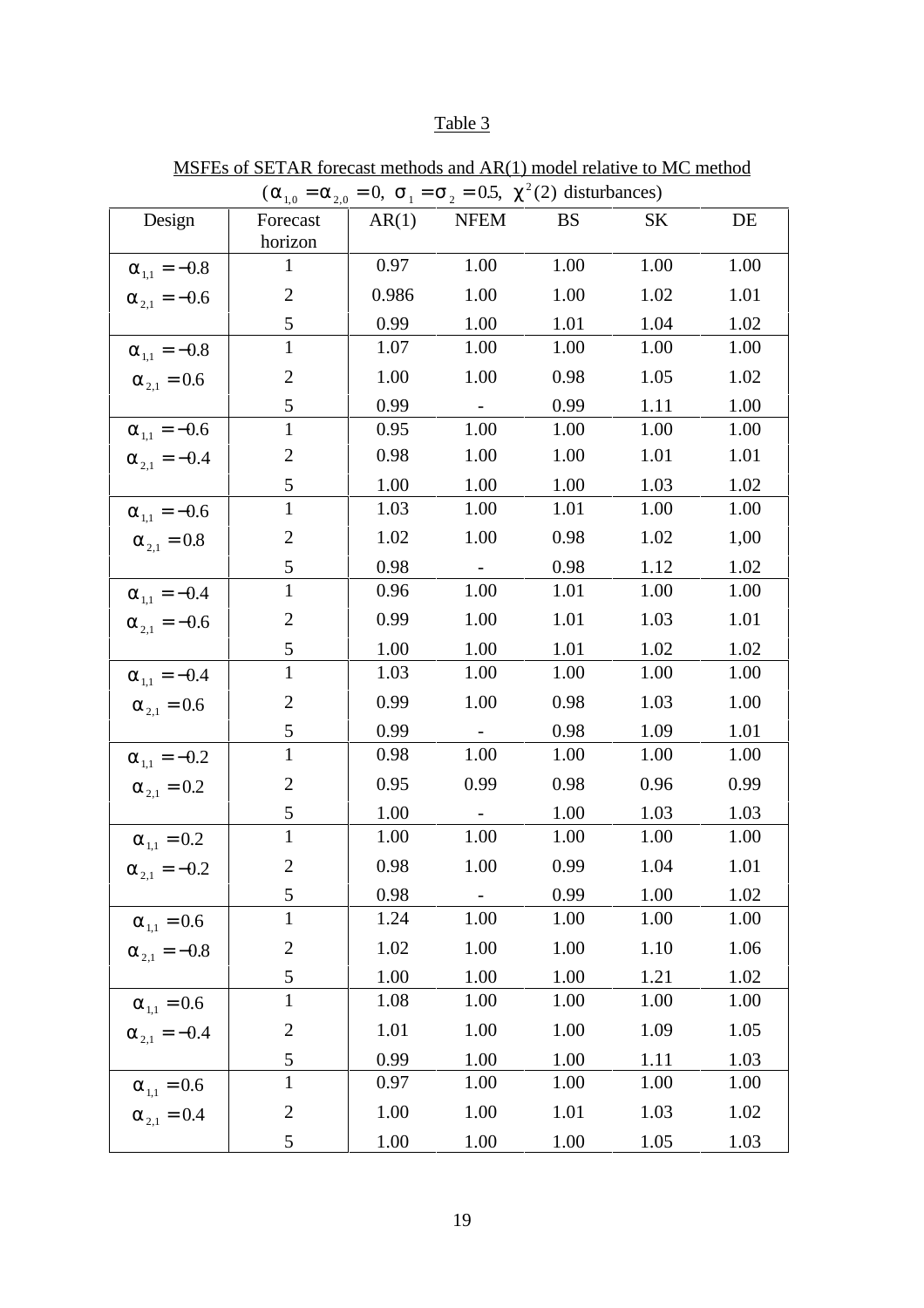The AR model dominates the SETAR when the slope parameters are of the same sign (e.g.  $\alpha_{1,1} = -0.6$ ,  $\alpha_{2,1} = -0.4$ ) or are of opposite sign but close to zero (e.g.  $\alpha_{11} = -0.2, \alpha_{21} = 0.2$ ).

# **3.1.4. Non-zero intercepts**

The effect of allowing non-zero intercepts in the SETAR model (13) was investigated for the case of Gaussian disturbances. For most of the combinations of intercepts ( $\alpha_{1,0}, \alpha_{2,0}$ ) and slope parameters ( $\alpha_{1,1}, \alpha_{2,1}$ ) we considered, the MC, BS and NFEM all performed almost equally as well. For the larger values of the intercepts  $(\pm 0.5)$ , the NFEM was sometimes a little worse than MC and BS at longer horizons, but any such differences were usually only of the order of 1 or 2%. The entry in Table 4 is omitted for the experiment with  $\alpha_0^1 = \alpha$  $=\alpha_0^2 = 0.5$ and  $\alpha_1^2 = 0.8$  because there were insufficient observations in the lower regime to reliably estimate the SETAR model. In Table 4 we report the results for the AR(1) relative to the MC method, and focus the discussion on the comparison of the SETAR and AR models.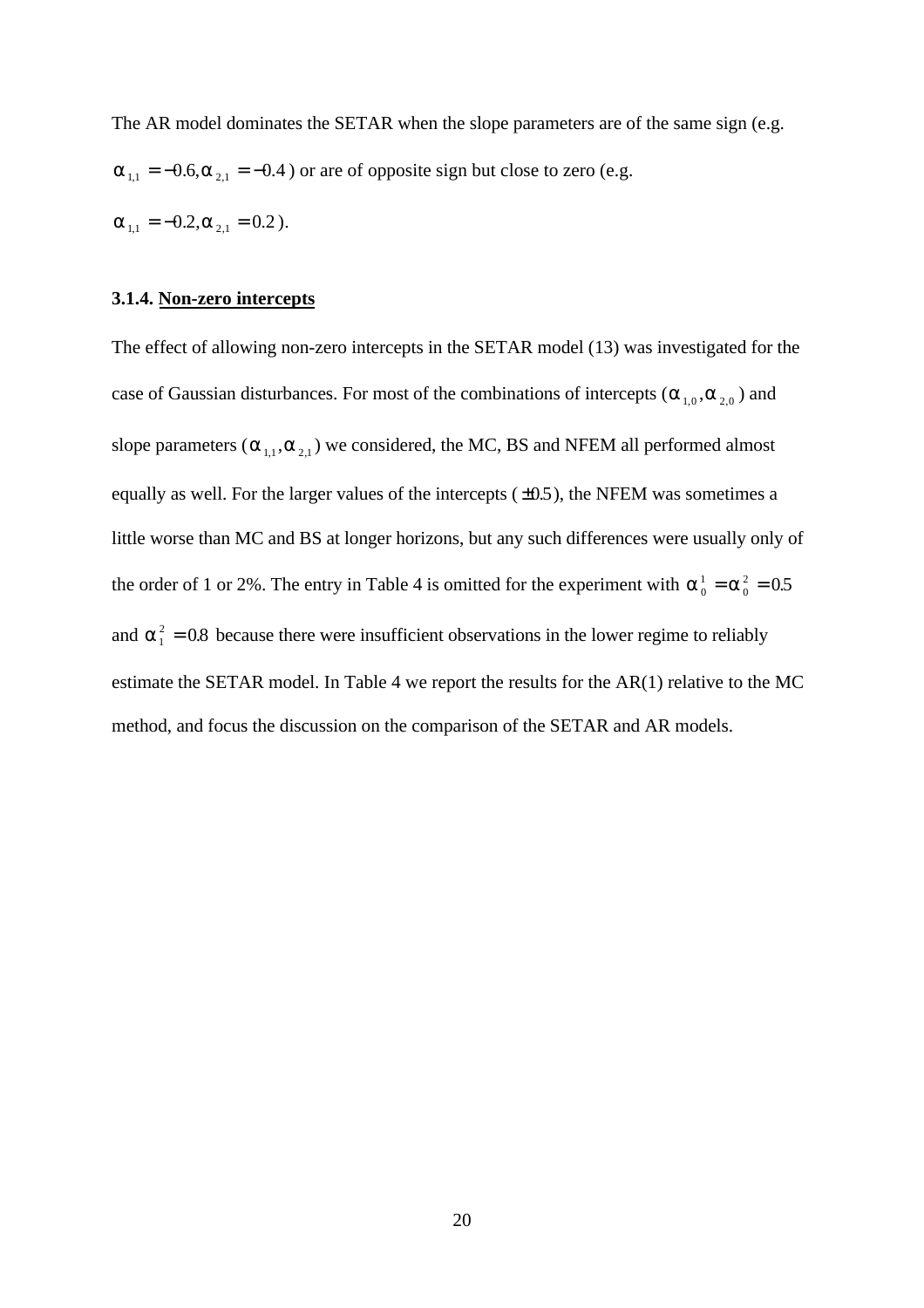|                          |                | $\alpha_{_{1,0}}, \alpha_{_{2,0}}$ |       |                                             |                          |           |           |
|--------------------------|----------------|------------------------------------|-------|---------------------------------------------|--------------------------|-----------|-----------|
| Design                   | Forecast       |                                    |       | $.25, .25$ $-.25, .25$ $.25, -.25$ $.5, .5$ |                          | $-.5, .5$ | $.5, -.5$ |
|                          | horizon        |                                    |       |                                             |                          |           |           |
| $\alpha_{_{1,1}} = -0.8$ | $\mathbf{1}$   | 0.99                               | 1.05  | 1.06                                        | 0.98                     | 1.30      | 1.14      |
| $\alpha_{2,1} = -0.6$    | $\overline{2}$ | 1.00                               | 1.00  | 1.04                                        | 1.00                     | 1.00      | 1.23      |
|                          | 5              | 1.00                               | 1.00  | 1.05                                        | 1.01                     | 1.00      | 1.37      |
| $\alpha_{1,1} = -0.8$    | $\mathbf{1}$   | 1.02                               | 1.02  | 1.41                                        | 0.95                     | 1.00      | 1.87      |
| $\alpha_{2.1} = 0.6$     | $\mathfrak{2}$ | 1.01                               | 0.99  | 1.02                                        | 1.00                     | 1.00      | 1.13      |
|                          | 5              | 1.00                               | 1.00  | 1.00                                        | 0.99                     | 1.00      | 1.00      |
| $\alpha_{_{1,1}} = -0.6$ | $\mathbf{1}$   | 0.98                               | 1.06  | 1.05                                        | 0.97                     | 1.32      | 1.18      |
| $\alpha_{2,1} = -0.4$    | $\mathbf{2}$   | 1.00                               | 1.01  | 1.02                                        | 1.00                     | 1.02      | 1.20      |
|                          | 5              | 1.00                               | 1.00  | 1.01                                        | 1.00                     | 1.00      | 1.15      |
| $\alpha_{1,1} = -0.6$    | $\mathbf{1}$   | 0.98                               | 1.04  | 1.41                                        |                          | 0.98      | 1.71      |
| $\alpha_{2.1} = 0.8$     | $\overline{2}$ | 1.00                               | 1.00  | 1.02                                        | $\overline{\phantom{a}}$ | 0.99      | 1.07      |
|                          | 5              | 1.00                               | 1.00  | 1.00                                        |                          | 1.01      | 1.00      |
| $\alpha_{1,1} = -0.4$    | $\mathbf{1}$   | 0.98                               | 1.04  | 1.06                                        | 0.99                     | 1.31      | 1.17      |
| $\alpha_{2,1} = -0.6$    | $\overline{2}$ | 1.00                               | 1.00  | 1.04                                        | 1.00                     | 1.02      | 1.16      |
|                          | 5              | 1.00                               | 1.00  | 1.01                                        | 1.00                     | 1.00      | 1.10      |
| $\alpha_{1,1} = -0.4$    | $\mathbf{1}$   | 1.00                               | 1.02  | 1.24                                        | 0.98                     | 0.97      | 1.63      |
| $\alpha_{2.1} = 0.6$     | $\overline{2}$ | 1.00                               | 0.99  | 1.00                                        | 0.99                     | 0.98      | 1.11      |
|                          | 5              | 1.00                               | 1.00  | 1.00                                        | 1.00                     | 1.02      | 1.00      |
| $\alpha_{1,1} = -0.2$    | $\mathbf{1}$   | 0.97                               | 1.08  | 1.11                                        | 0.96                     | 1.23      | 1.44      |
| $\alpha_{2,1} = 0.2$     | $\overline{2}$ | 1.00                               | 1.01  | 1.02                                        | 1.00                     | 1.09      | 1.12      |
|                          | 5              | 1.00                               | 1.00  | 1.00                                        | 1.00                     | 1.01      | 1.01      |
| $\alpha_{_{1,1}} = 0.2$  | $\mathbf{1}$   | 1.00                               | 1.075 | 1.10                                        | 0.98                     | 1.19      | 1.30      |
| $\alpha_{2,1} = -0.2$    | $\overline{2}$ | 1.00                               | 1.00  | 1.02                                        | 1.00                     | 1.05      | 1.15      |
|                          | $\mathfrak{S}$ | 1.00                               | 1.00  | 1.00                                        | 1.00                     | 1.01      | 1.01      |
| $\alpha_{_{1,1}}=0.6$    | $\mathbf{1}$   | 1.24                               | 1.07  | 1.40                                        | 1.20                     | 0.97      | 1.86      |
| $\alpha_{2,1} = -0.8$    | $\overline{2}$ | 1.00                               | 1.02  | 1.01                                        | 1.00                     | 0.99      | 1.19      |
|                          | 5              | 1.00                               | 1.00  | 1.00                                        | 1.00                     | 0.99      | 1.00      |
| $\alpha_{1,1} = 0.6$     | $\overline{1}$ | 1.11                               | 1.07  | 1.21                                        | 1.08                     | 0.99      | 1.57      |
| $\alpha_{2,1} = -0.4$    | $\overline{c}$ | 1.00                               | 1.01  | 0.99                                        | $1.00\,$                 | 0.99      | 1.14      |
|                          | $\mathfrak s$  | 1.00                               | 1.00  | 1.01                                        | 1.00                     | 1.00      | 1.00      |
| $\alpha_{_{1,1}} = 0.6$  | $\mathbf{1}$   | 0.98                               | 1.02  | 1.10                                        | 0.96                     | 1.10      | 1.30      |
| $\alpha_{2,1} = 0.4$     | $\overline{2}$ | 1.00                               | 1.02  | 1.00                                        | 0.99                     | 1.16      | 1.01      |
|                          | 5              | 1.00                               | 1.00  | 1.01                                        | 1.00                     | 1.11      | 1.00      |

Table 4 MSFE for AR(1) relative to MC method  $(\sigma_1 = \sigma_2 = 0.5,$  Gaussian disturbances)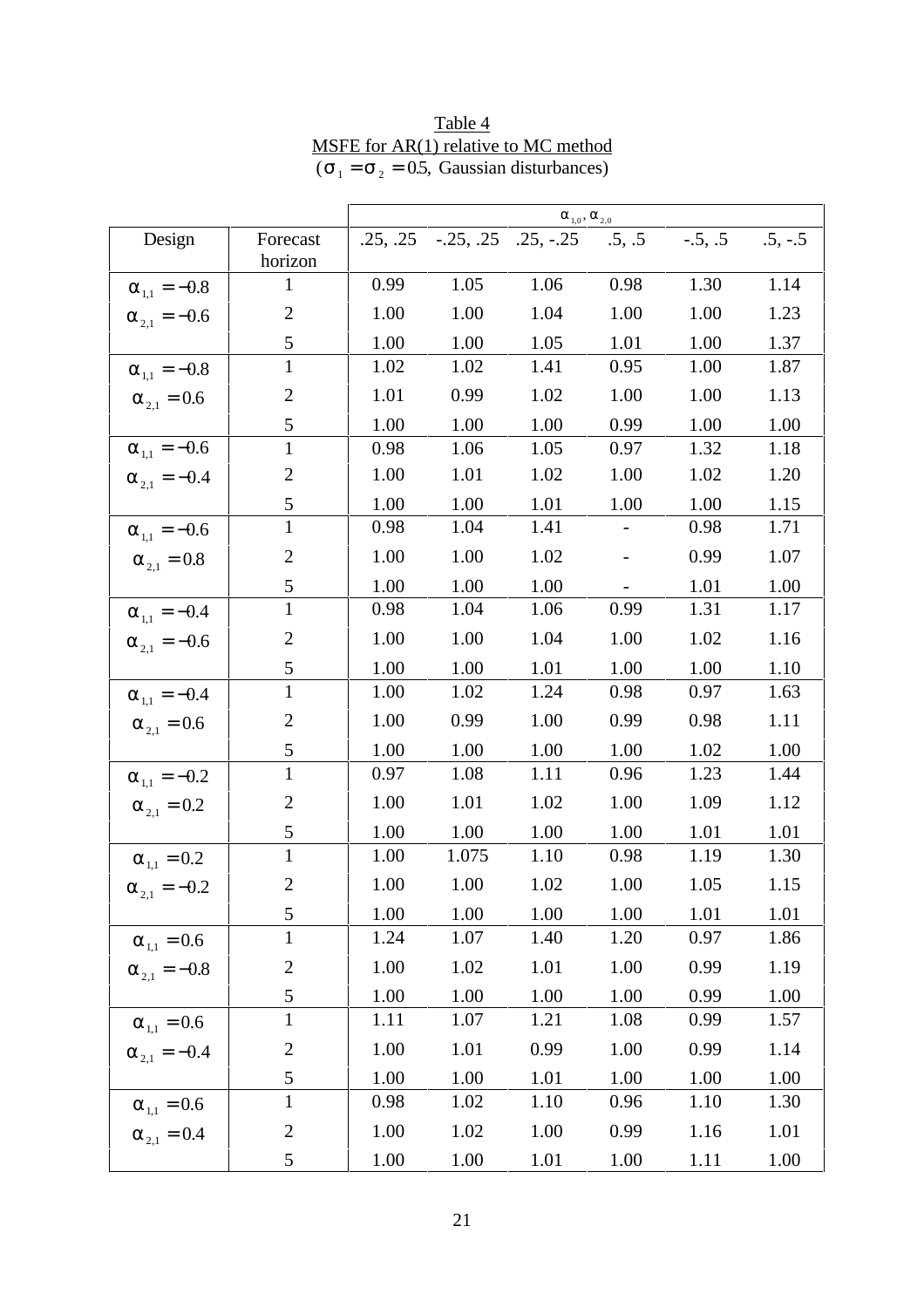Non-zero intercepts can greatly extenuate or attenuate the relative forecast performance of the SETAR model. The pattern of results in Table 4 can be understood by running through a number of cases. Consider the case of  $\alpha_{1,1} = -0.8$  and  $\alpha_{2,1} = 0.6$ , which yielded a 1-step gain to the SETAR of 9% in the absence of intercepts (see Table 1). When  $\alpha_{10} = \alpha_{20} = 0.25$  the process will be almost exclusively in the upper regime, (and will only move to the lower regime if  $\varepsilon_t \le -(0.6 y_{t-1} + 0.25)$ ) and the gains to the SETAR model are consequently reduced (and become negative when the intercepts are both equal to 0.5). If instead  $-\alpha_{1,0} = \alpha_{2,0} = 0.25$  the previous argument is little changed. When, however,

 $\alpha_{1,0} = -\alpha_{2,0} = 0.25$ , the process will tend to oscillate between regimes, exhibiting a pattern that can be exploited by the SETAR to record large gains (40%) relative to the AR model. This pattern of movement between regimes is heightened when  $\alpha_{1,0} = -\alpha_{2,0} = 0.5$ , and the gain at 1-step ahead increases to 85%.

As another example, consider the case of  $\alpha_{1,1} = 0.6$  and  $\alpha_{2,1} = -0.8$ . When the intercepts are zero there are gains to the SETAR of nearly 18% at 1-step ahead (see Table 1). Unlike in the case just considered (when the signs of the AR parameters are reversed), setting  $\alpha_{1,0} = \alpha_{2,0} = 0.25$ , (or 0.5), does not diminish the gains to the SETAR model, since  $\alpha_{2,1} < 0$ ensures the process will still be observed in the lower regime. As for the previous case, the gains increase when  $\alpha_{1,0} = -\alpha_{2,0} = 0.25$ , or 0.5, when the process again oscillates between the regimes. When  $\alpha_{1,0} = -\alpha_{2,0} = -0.5$  the gains to the SETAR become negative because the process remains in the lower regime most of the time.

There can be substantial gains to the SETAR even when  $\alpha_{1,1} = \alpha_{2,1}$  provided the intercepts are different and the process oscillates between regimes.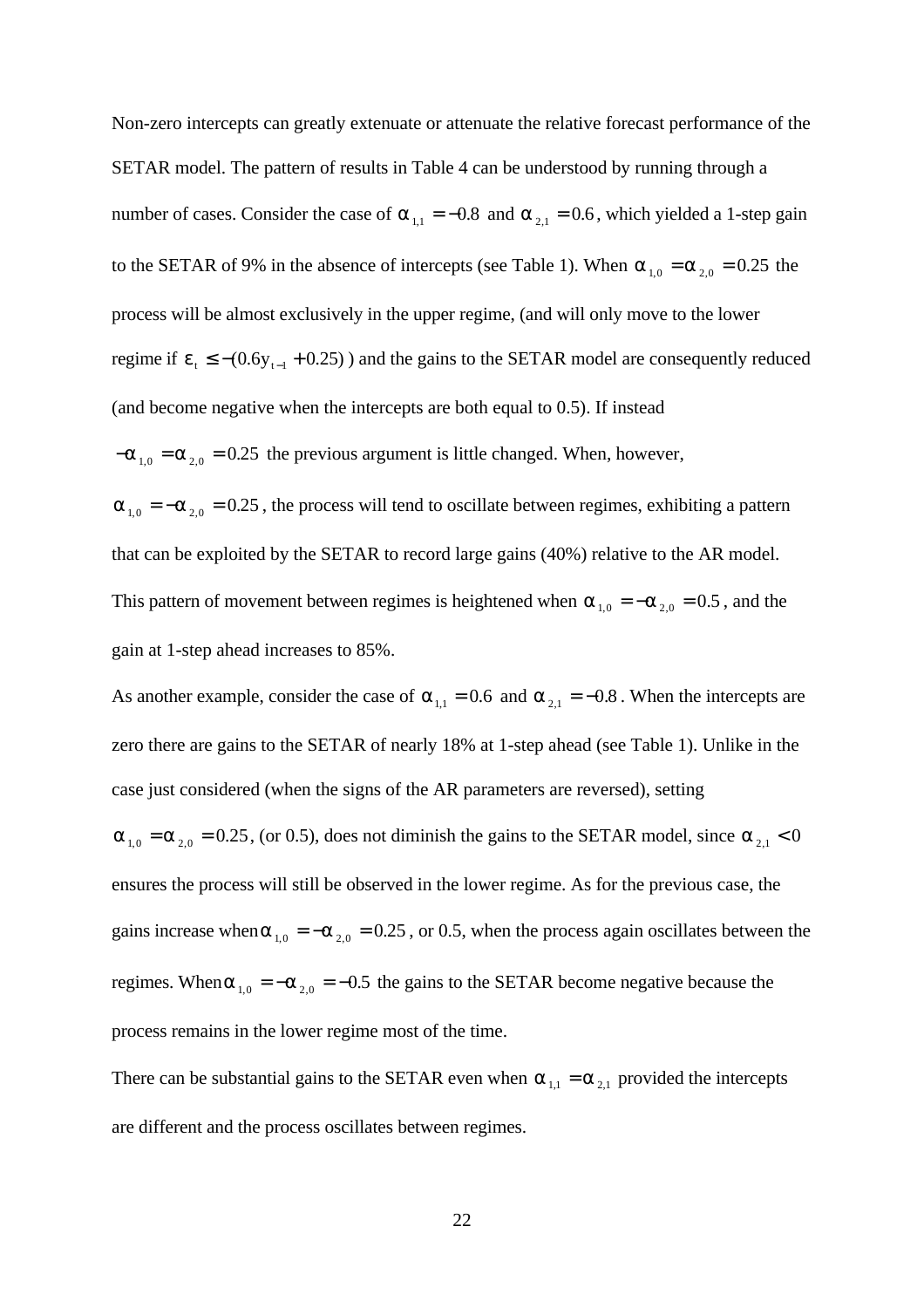#### **4. SETAR and AR model forecasts of post-war US GNP**

In this section some of the forecasting methods are used to generate multi-step forecasts from SETAR models of US GNP. Potter (1995) fitted a SETAR(2;5,5) model to seasonallyadjusted real US GNP data for the period 1947:1-1990:4, with the coefficients on the third and fourth-order lags set to zero. Tiao and Tsay (1994) estimated a two-regime model as well as a more elaborate four-regime model, and obtained qualitatively similar results to Potter (1995). These models suggest that US GNP is relatively robust to negative shocks − the economy moves quickly out of recession. Tiao and Tsay (1994) find that their SETAR model forecasts (calculated by the MC method) are only a little better than those from an AR(2) model, but are markedly superior if we only consider forecasts which are made when the economy is in the lower regime. This reflects the ability of the SETAR model to capture the rapid movement out of recession.

In section 4.1 we redo the Tiao and Tsay forecast exercise with some minor but nevertheless important modifications to evaluate the performance of the SETAR forecasting methods for an empirical example. In section 4.2 we analyse a later vintage of data for the period 1960.1- 1994.4, and analyse forecasts of the period 1991.1-1994.4.

Only the MC, BS and SK methods of forecasting the SETAR models are considered. Based on the Monte Carlo results in section 3, the DE method has little to commend it, and whilst the NFEM generally performed well, the MC method is superior and simpler to implement (although computationally more intensive).

# **4.1. An empirical forecast comparison exercise for the period 1973:1-1990:4**

The Tiao and Tsay  $(1994)$  study compared forecasts from a SETAR $(2,2,2)$  to those from a linear AR model for US GNP. Following Tiao and Tsay, forecasts for the SETAR model are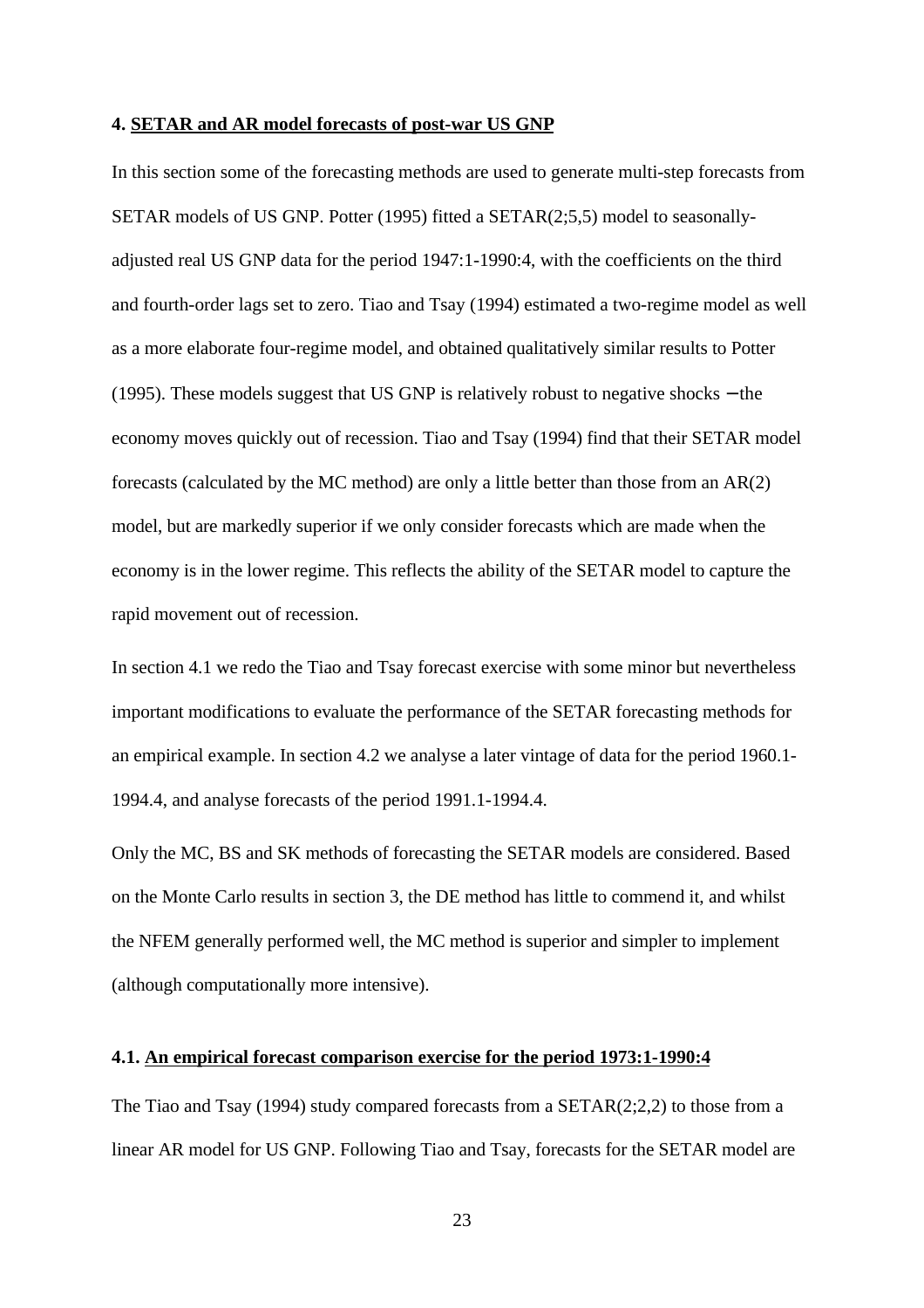calculated by estimating the model up to 1972.4, generating multi-step forecasts up to 12 steps ahead (by the MC method), and then re-estimating the model on an extended sample to 1973.1, etc., up to a final estimation period ending in 1987.4. This gives a sample of 60 sequences of 1 to 12 step ahead forecasts. However, certain parameters, namely  ${d,r,p_1,p_2}$ , were selected and held fixed by Tiao and Tsay at their full-sample values, rather than being those which would have been chosen based only on information available at the time the forecasts were made. Hence their study could be misleading as a guide to the genuine ex-ante performance of the SETAR model. Table 5 details the values of  $\{d, r, p_1, p_2\}$  that would have been chosen on the basis of minimizing AIC for selected sub-samples.

### Table 5

# Sub-sample estimates of SETAR model for US GNP: 1947 to specified end date

| End date | $\mathbf{r}$ | d              | $p_1$          | $\alpha_{1,0}$ | $\alpha_{1,1}$ | $\alpha_{1,2}$ | p <sub>2</sub> | $\alpha_{2,0}$ | $\alpha_{2,1}$ |
|----------|--------------|----------------|----------------|----------------|----------------|----------------|----------------|----------------|----------------|
| 73:4     | $-0.008$     | 3              | 1              | 1.049          | 0.329          |                | 1              | 0.369          | 0.443          |
| 74:4     | $-0.008$     | 3              |                | 0.931          | 0.4150         |                | 1              | 0.316          | 0.460          |
| 75:4     | $-0.008$     | 3              |                | 0.986          | 0.364          |                | 1              | 0.256          | 0.498          |
| 76:4     | $-0.008$     | 3              | 1              | 0.986          | 0.364          |                | 1              | 0.269          | 0.492          |
| 77:4     | $-0.008$     | 3              |                | 0.986          | 0.364          |                | 1              | 0.284          | 0.485          |
| 78:4     | $-0.087$     | 3              |                | 1.078          | 0.195          |                | 1              | 0.315          | 0.494          |
| 79:4     | $-0.008$     | 3              |                | 0.970          | 0.298          |                | 1              | 0.322          | 0.468          |
| 80:4     | $-0.008$     | $\overline{2}$ | $\overline{2}$ | $-0.456$       | 0.410          | $-0.918$       | 1              | 0.659          | 0.328          |
| 81:4     | $-0.008$     | $\overline{2}$ | $\overline{2}$ | $-0.533$       | 0.415          | $-0.960$       | 1              | 0.660          | 0.319          |
| 82:4     | $-0.008$     | $\overline{2}$ | $\overline{2}$ | $-0.497$       | 0.399          | $-0.850$       | 1              | 0.611          | 0.353          |
| 83:4     | $-0.008$     | $\overline{2}$ | 2              | $-0.479$       | 0.396          | $-0.852$       | 1              | 0.627          | 0.356          |
| 84:4     | $-0.058$     | $\overline{2}$ | 2              | $-0.500$       | 0.398          | $-0.868$       | 1              | 0.614          | 0.363          |
| 85:4     | $-0.008$     | $\overline{2}$ | 2              | $-0.479$       | 0.396          | $-0.852$       | 1              | 0.625          | 0.358          |
| 86:4     | $-0.008$     | $\overline{2}$ | 2              | $-0.452$       | 0.392          | $-0.838$       | 1              | 0.621          | 0.351          |
| 87:4     | $-0.058$     | $\overline{2}$ | $\overline{2}$ | $-0.469$       | 0.394          | $-0.852$       | 1              | 0.622          | 0.353          |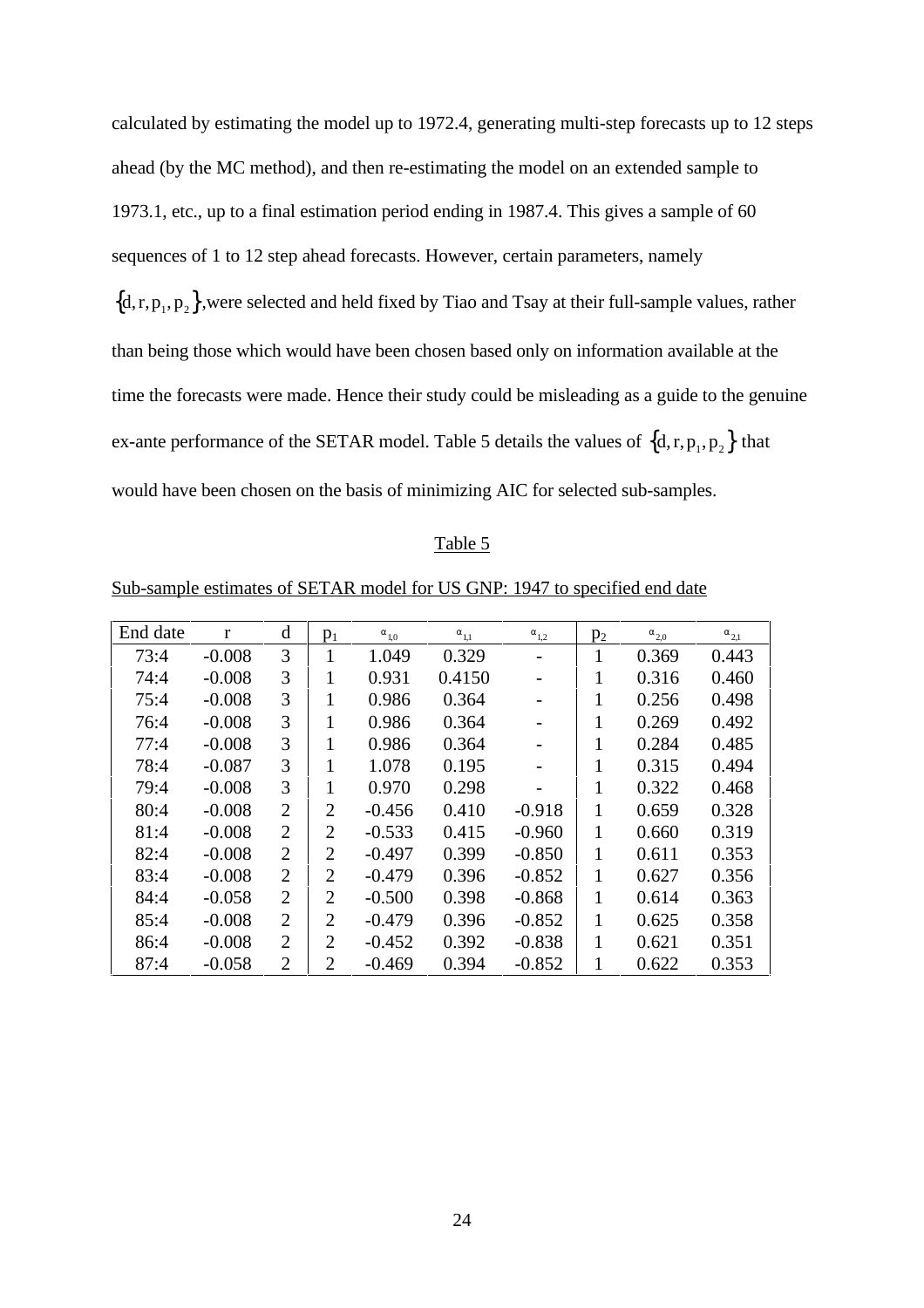Figure 1 plots the MSFEs for multi-step ahead forecasts (1-12 steps) for the MC method relative to the AR(2), BS and SK methods, when we follow Tiao and Tsay and use a SETAR(2;2,2) model with d and r fixed at their full-sample values. We find gains to using the SETAR model (MC method) at short horizons. At 4-steps ahead the gain over the AR model is maximised at nearly 10%. At longer horizons there are no clear differences between the forecast methods for the SETAR, or between the SETAR and AR models.

Figure 1. Relative MSFEs for US GNP 1973.1-1990.4 for a SETAR(2;2,2), r=0, d=2



(The MC method MSFE is expressed relative to that for AR(2), BS and SK.)

Figure 2 presents the results of a genuine ex ante forecast comparison with r, d,  $p_1$  and  $p_2$  all chosen to minimise AIC on each sub-sample (and correspond to the values reported in Table 5). We now find the three reported methods of forecasting the SETAR model yield inferior forecasts to the AR(2) model for horizons up to 3-steps ahead forecast. At 3-steps ahead, for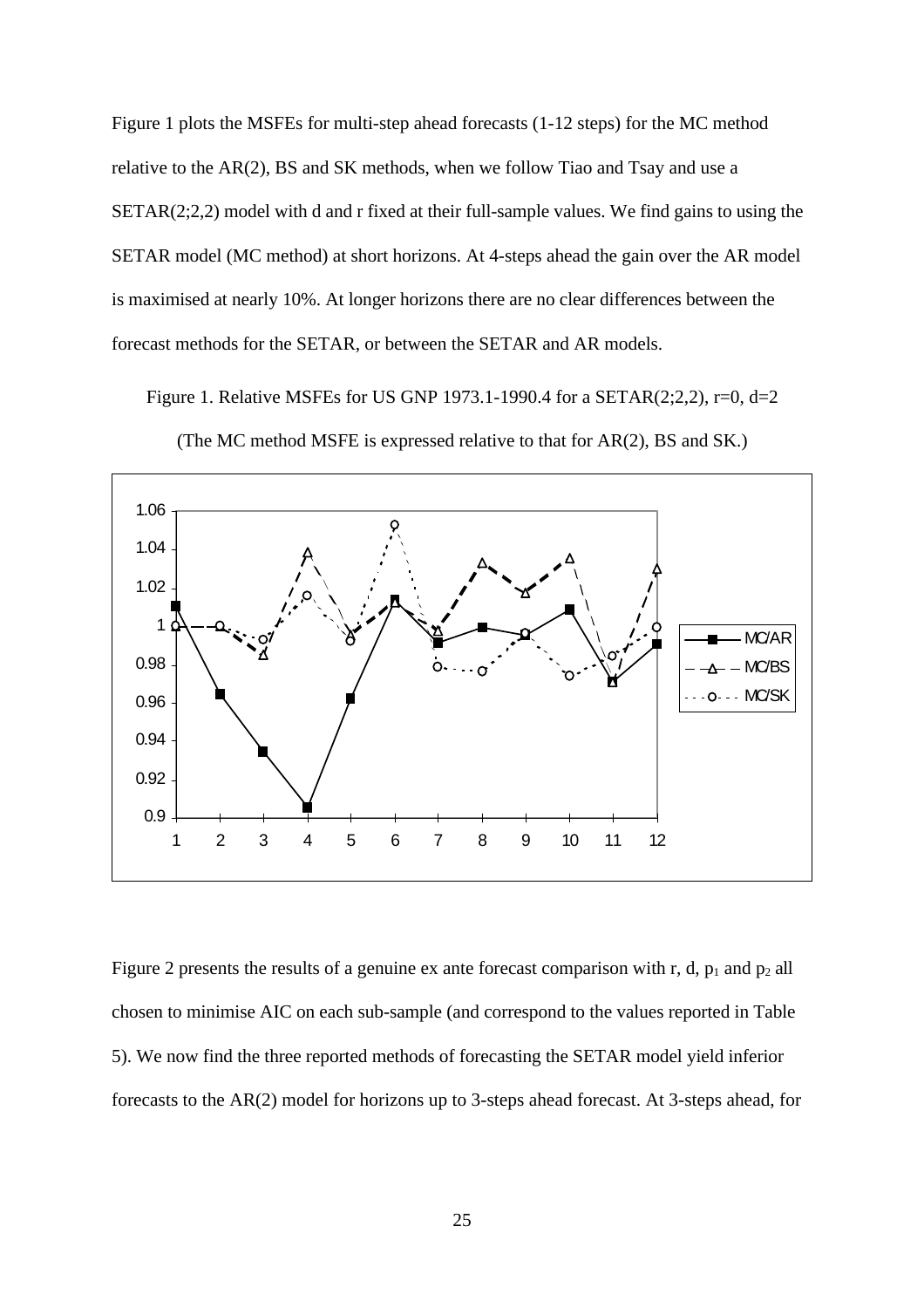example, the MC method is approximately 7% worse than the AR(2). The best method at longer horizons appears to be the skeleton.

Figure 2. Relative MSFEs for US GNP 1973.1-1990.4 for a SETAR(2; $p_1, p_2$ ), r, d estimated



(The MC method MSFE is expressed relative to that for AR(2), BS and SK.)

However, a different story emerges if we condition on the regime. Figure 3 plots the relative MSFEs of the MC method to the AR(2) model conditional on the regime at the time the forecast was made. There are gains of 10% or more for the SETAR model at 4- and 5-steps ahead in the lower regime (MC/AR:L) with nothing thereafter, compared with substantial losses at all horizons less than 5-steps ahead in the upper regime (MC/AR:U).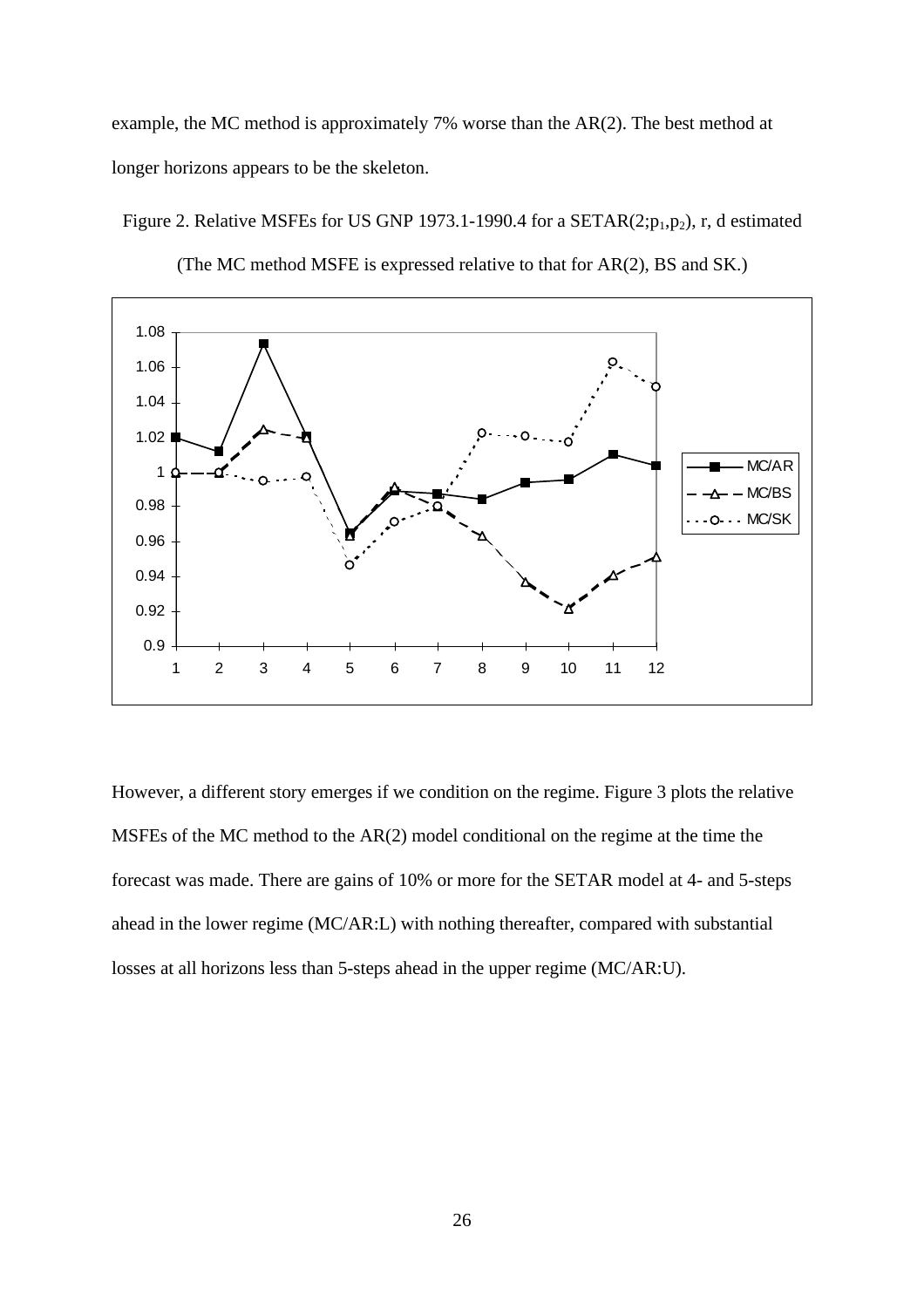

Figure 3. Relative MSFEs for US GNP 1973.1-1990.4 for a SETAR(2; $p_1, p_2$ ), r, d estimated

(The MC MSFE relative to AR(2) for the lower regime, L, and the upper regime, U)

These results are broadly in line with those of Clements and Smith (1996). They take the estimated SETAR(2;5,5) model of Potter (1995) and assume that this is the data generating process. In a Monte Carlo study they find that when the SETAR model is assumed known, then, using the MC method, there are gains of up to 16% at 1-step ahead and 21% at 2-steps ahead against an AR(2) model. However, when the AR coefficients and the lag orders are unknown (but r and d are known) the potential gains fall to only 1% at 1-step ahead and 5% at 2-steps ahead, when we do not condition upon being in a particular regime. These findings are also consistent with those of Hansen (1996). Hansen is unable to reject the linear model in favour of the SETAR for the period 1947-1990, suggesting that any gains to allowing for SETAR non-linearity are unlikely to be large.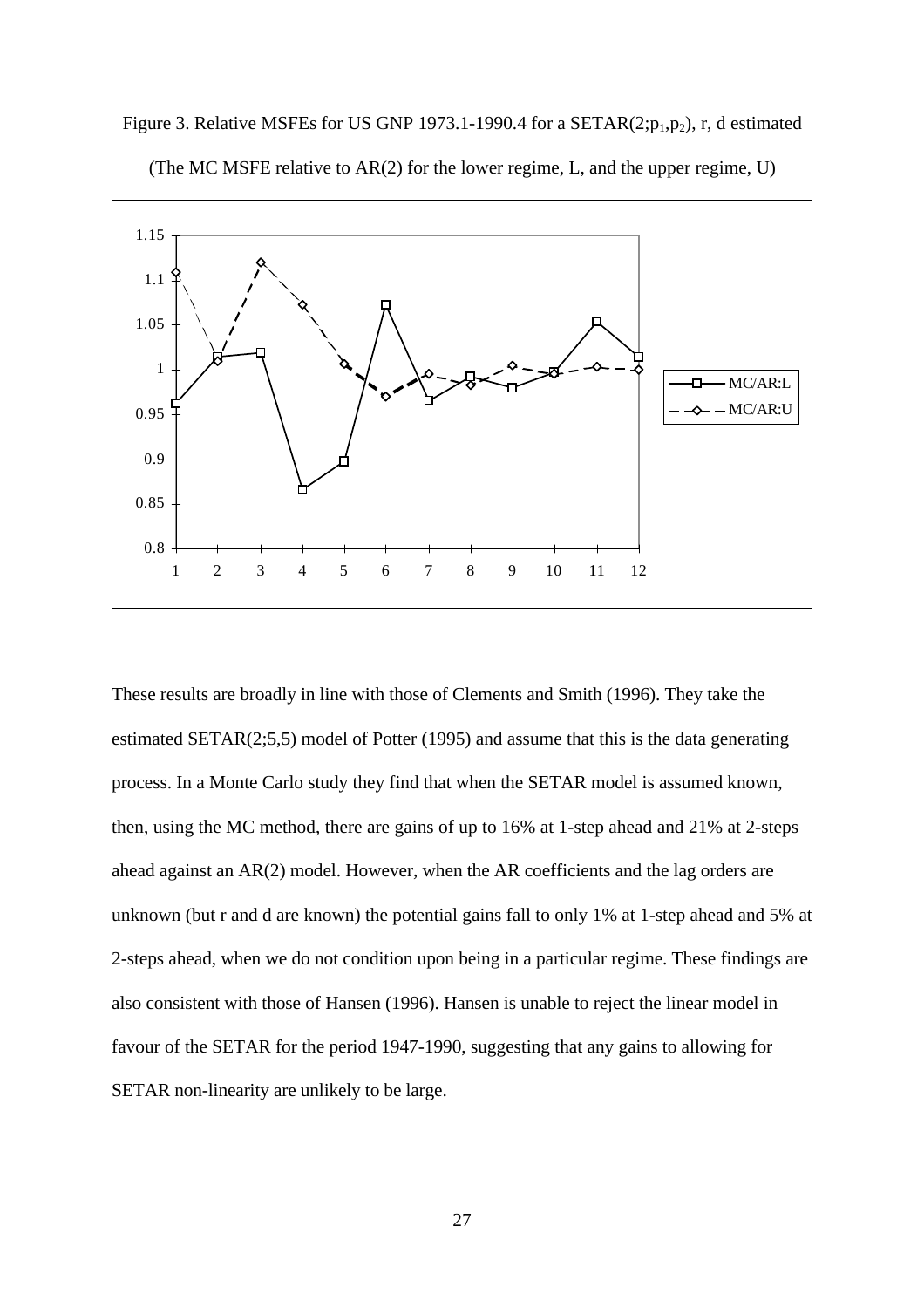#### **4.2. An empirical forecast comparison exercise for the period 1991:1-1994:4**

The second forecasting exercise is based on the more recent vintage of US GNP data at 1992 prices for the period 1960.1 to 1994.4. We calculate 12 sequences of 1- to 5-step ahead forecasts for the period 1991:1 to 1994:4, using a SETAR $(2;p_1,p_2)$ . The first forecast origin is 1990.4, and the last is 1993.3. On each estimation sub-sample  $\{d, r, p_1, p_2\}$  are selected to minimize AIC in each regime (but not allowing holes in the lag distributions). A SETAR(2;1,1) is selected for each sub-sample, with  $r \approx 0.2$  and d=2. Thus, omitting the late 1940s and 1950s from the estimation sample alters the specification of the SETAR model. This is not a data vintage effect – estimating the model over a similar sample period on the Potter dataset gave similar results, pointing to non-constancy of the SETAR model. Nevertheless, our primary interest is in comparing the SETAR and AR models, and the alternative methods of generating multi-step forecasts for the former. The MSFEs from using the BS and SK methods for the SETAR, and the AR(2) and AR(3) models, all expressed relative to the MC method, are reported in Table 6. This table shows that the AR(2) model is 10% worse than the SETAR MC method at 1-step, similar at 2-steps, and nearly 20% better at 3-steps. The SK method is generally the best over the horizons considered.

The breakdown of the MSFEs into bias and variance components indicates that SETAR MC forecasts are more biased than those of the AR(2) at 1- through to 4-steps ahead, but have a smaller variance at 1-step ahead.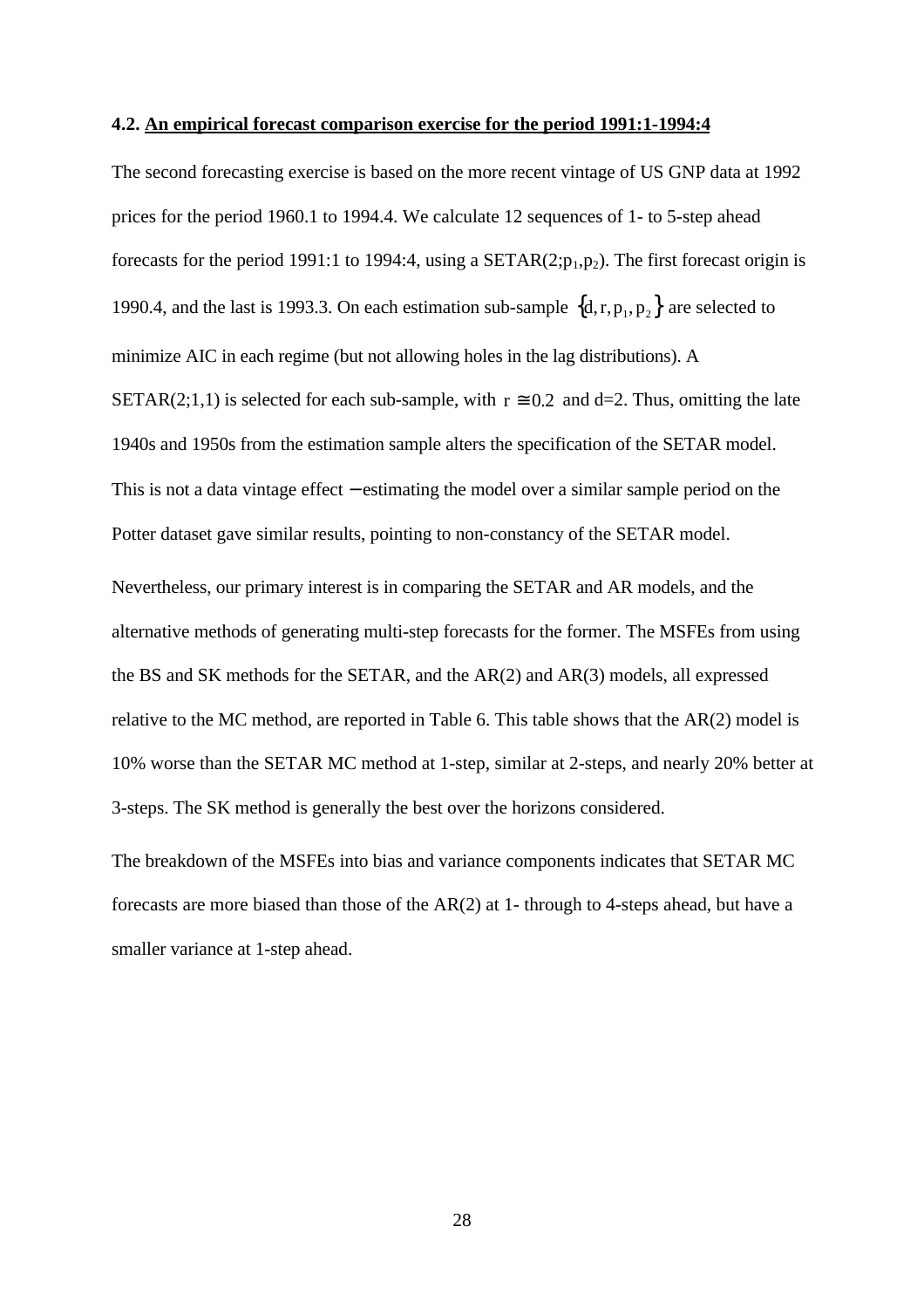| Table 6 |                                                 |  |  |  |  |  |  |
|---------|-------------------------------------------------|--|--|--|--|--|--|
|         | Out-of-sample forecasts of US GNP 1991:1-1994:4 |  |  |  |  |  |  |

| MSI ESTERNO DO HIE MC HIEMOU |       |       |           |      |  |  |  |  |
|------------------------------|-------|-------|-----------|------|--|--|--|--|
| <b>Steps</b>                 | AR(2) | AR(3) | <b>BS</b> | SK   |  |  |  |  |
|                              | 1.10  | 1.26  | 1.00      | 1.00 |  |  |  |  |
| 2                            | 1.01  | 1.19  | 0.91      | 0.92 |  |  |  |  |
| 3                            | 0.82  | 0.87  | 0.93      | 0.89 |  |  |  |  |
|                              | 1.08  | 1.05  | 1.58      | 0.86 |  |  |  |  |
| 5                            | 1.03  | 1.11  | 1.98      | 0.92 |  |  |  |  |

# MSFEs relative to the MC method

# Forecast biases

| <b>Steps</b>   | AR(2)   | AR(3)   | <b>MC</b> | <b>BS</b> | SK   |
|----------------|---------|---------|-----------|-----------|------|
|                | 0.04    | 0.07    | 0.07      | 0.07      | 0.07 |
| $\overline{2}$ | $-0.02$ | 0.03    | 0.04      | 0.04      | 0.04 |
| 3              | $-0.03$ | 0.03    | 0.06      | $-0.05$   | 0.08 |
| 4              | $-0.07$ | $-0.03$ | 0.07      | $-0.10$   | 0.08 |
| 5              | $-0.13$ | $-0.10$ | $-0.12$   | $-0.23$   | 0.02 |

# Forecast error variances

| <b>Steps</b>   | AR(2) | AR(3) | <b>MC</b> | <b>BS</b> | SΚ   |
|----------------|-------|-------|-----------|-----------|------|
|                | 0.17  | 0.18  | 0.16      | 0.16      | 0.16 |
| $\overline{2}$ | 0.11  | 0.13  | 0.10      | 0.10      | 0.10 |
| 3              | 0.11  | 0.13  | 0.11      | 0.10      | 0.10 |
| $\overline{4}$ | 0.10  | 0.11  | 0.13      | 0.11      | 0.11 |
| 5              | 0.07  | 0.07  | 0.07      | 0.07      | 0.07 |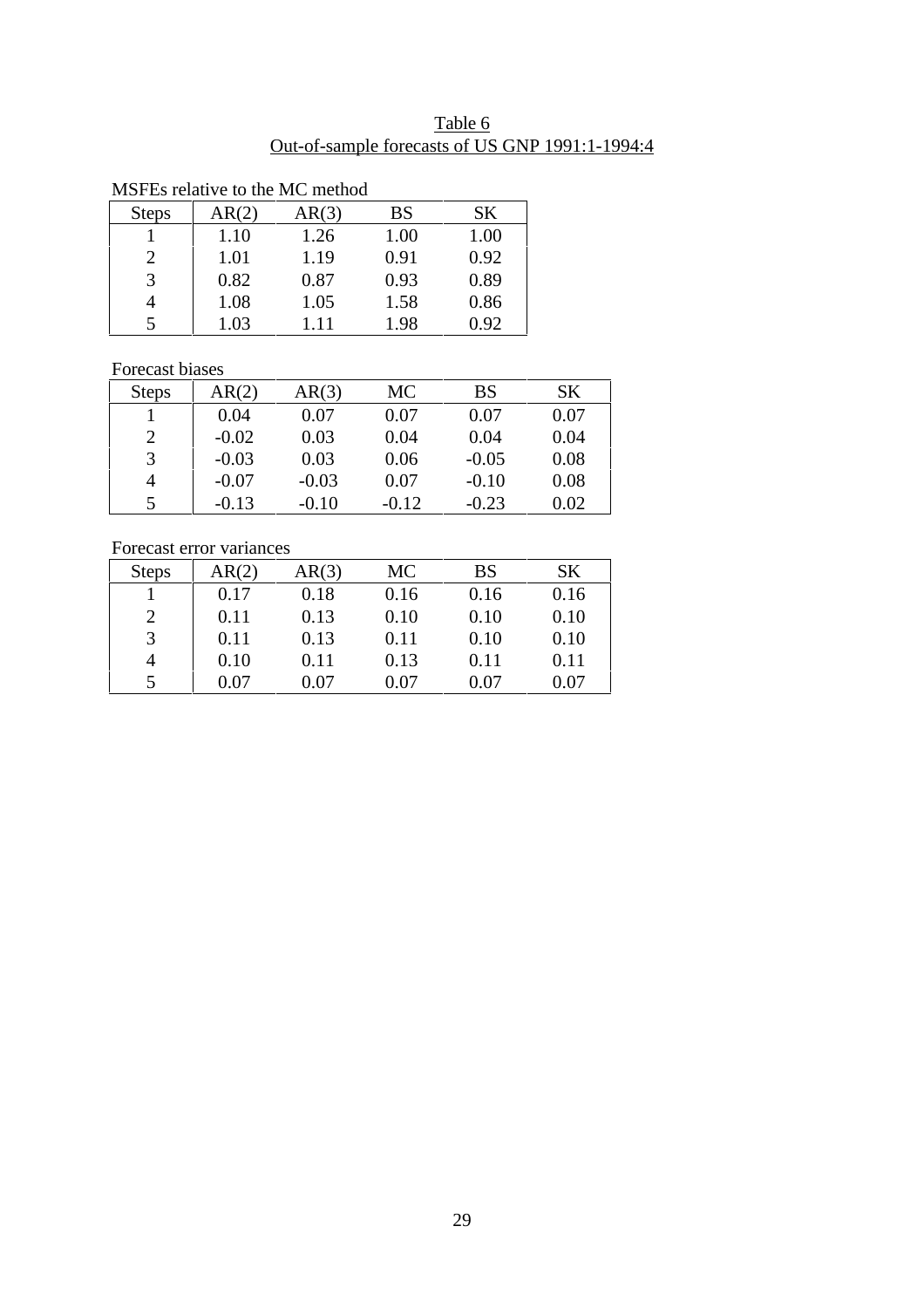### **5. Conclusions**

We have compared a number of methods that have been proposed in the literature for obtaining *h*-step ahead minimum mean square error forecasts for self-exciting threshold autoregressive (SETAR) models. The NFEM, BS and MC methods all perform reasonably well for a variety of different SETAR(2;1,1) models. The MC method is generally at least as good as that of the other methods we consider, and is simple to implement. The drawback of this method relative to an approximate analytical method such as NFEM is of course that it is relatively computer intensive. However, the computational cost of investigating the properties of this method by simulation (as in this paper) were not prohibitive given the currentgeneration fast computers.

When the SETAR model disturbances come from a highly asymmetric distribution, a Bootstrap method is to be preferred to the MC method. But even then, the costs to using the MC method in terms of forecast accuracy are relatively small, while the NFEM, based on the assumption of Gaussian disturbances, is less robust at long horizons.

The comparison of the accuracy of the forecasts from the SETAR to that of an AR model highlights those instances when a linear model provides a good approximation to the nonlinear model, at least for forecasting. The sign and magnitude of the intercepts in the SETAR model were found to have a large effect on comparisons of the SETAR against the AR model forecasts.

In the empirical study we present multi-step ahead forecasts for US GNP from a SETAR and a linear AR model for two historical epochs. The SETAR forecasts are calculated using a number of the methods we study in the Monte Carlo. Our investigation casts some doubt on the robustness of SETAR models of US GNP over the two sample periods, and on the size of

30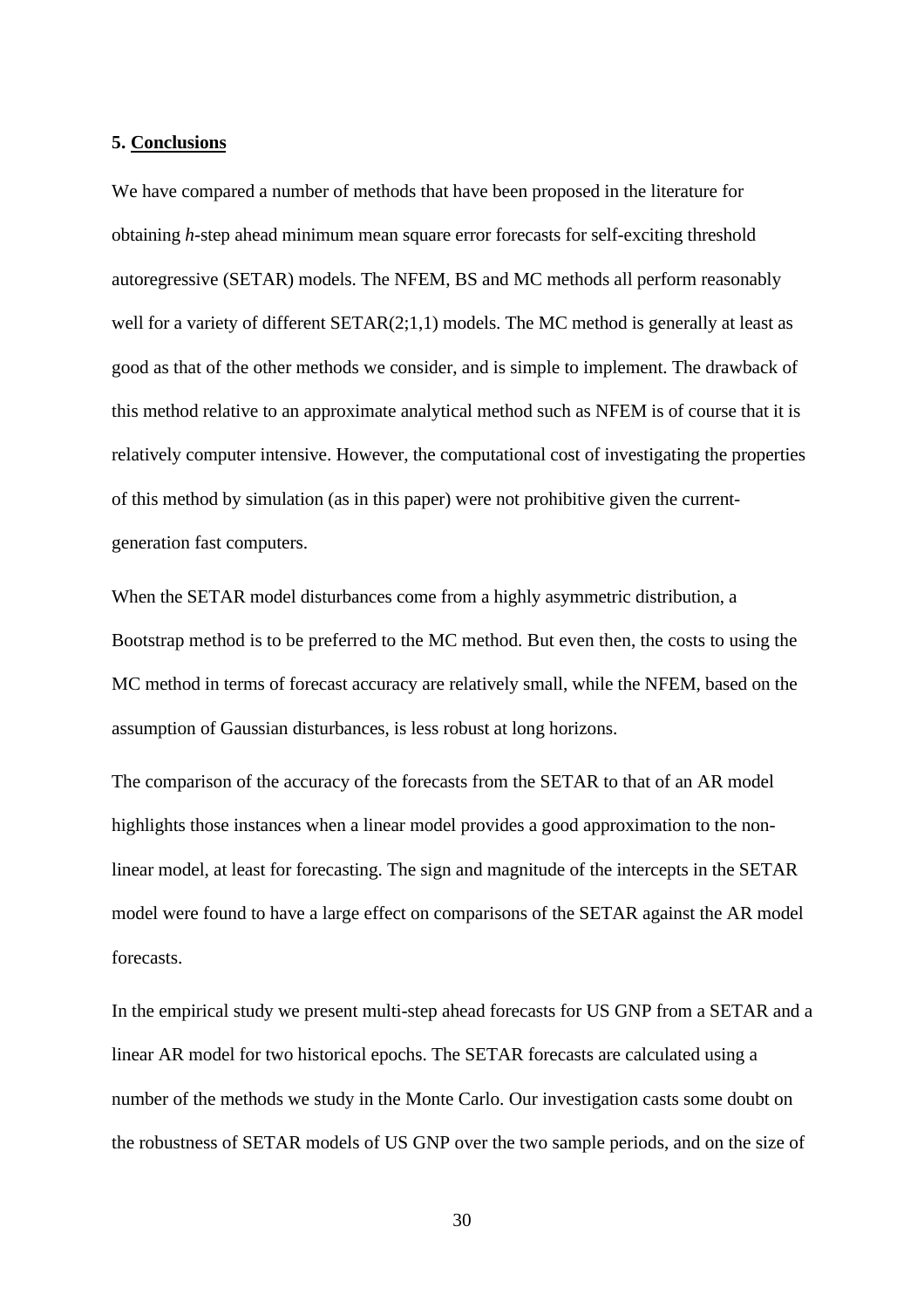the forecast accuracy gains that the SETAR models can deliver. We are able to replicate the finding in Tiao and Tsay (1994) that the SETAR model produces smaller MSFEs than an AR(2) model over the period 1973.1-1990.4, when certain parameters are set at their fullsample values. These gains disappear if the SETAR model is specified and estimated solely on the information available at the time the forecasts are made (as would be the case in a genuine forecasting exercise), but can be re-instated if forecasts are evaluated conditional upon the process being in a particular regime.

Finally, when analysing forecasts of the period 1991.1-1994.4 no clear picture emerges. There are unconditional (on the regime) gains to a SETAR model compared to an AR model at 1 step ahead, but not at 2-steps, and at 3-steps the ranking reverses.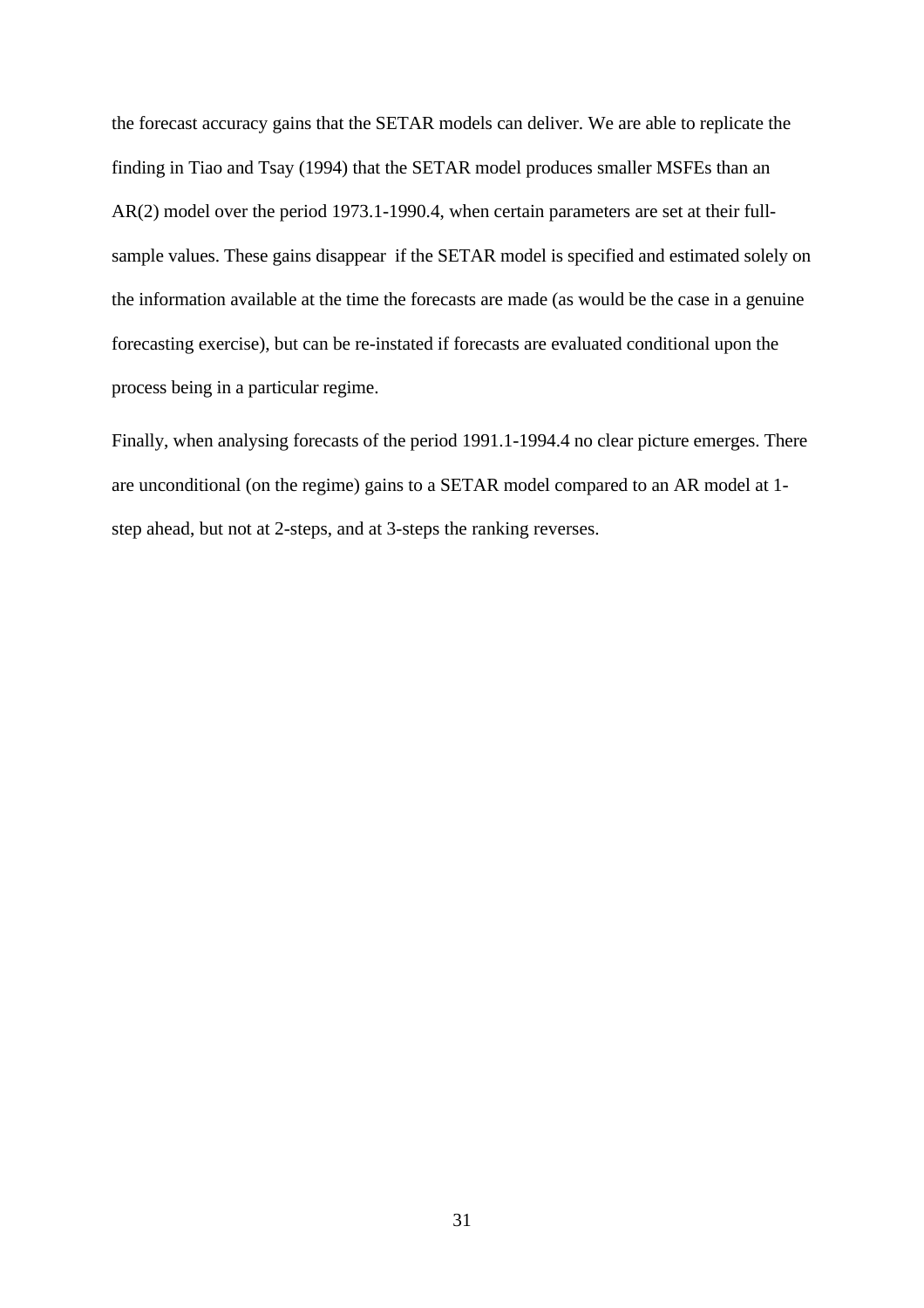### **References**

Al-Qassam, M. S. and J. A. Lane, 1989, Forecasting exponential autoregressive models of order 1, *Journal of Time Series Analysis*, 10, 95-113.

Andrews, D. W. K., 1993, Tests for parameter instability and structural change with unknown change point, *Econometrica*, 61, 821-856.

Clements, M. P. and D. F. Hendry, 1996, Multi-step estimation for forecasting, *Oxford Bulletin of Economics and Statistics*, 58, 657-684.

Clements, M. P. and J. Smith, 1996, A Monte Carlo study of the forecasting performance of empirical SETAR models, Warwick Economic Research Papers No.464, Department of Economics, University of Warwick.

De Gooijer, J. G. and K. Kumar, 1992, Some recent developments in non-linear time series modelling, testing and forecasting, *International Journal of Forecasting*, 8, 135-156.

De Gooijer, J. G. and P. De Bruin, 1997, On SETAR forecasting, *Statistics and Probability Letters*, forthcoming.

Diebold, F. X. and J. A. Nason, 1990, Nonparametric exchange rate prediction, *Journal of International Economics*, 28, 315-332.

Granger, C. W. J. and T. Teräsvirta, 1993, *Modelling Nonlinear Economic Relationships*, Oxford University Press, Oxford.

Hansen, B. E., 1996, Inference when a nuisance parameter is not identified under the null hypothesis, *Econometrica*, 64, 413-430.

Lai, T. L. and G. Zhu, 1991, Adaptive prediction in non-linear autoregressive models and control systems, *Statistica Sinica*, 1, 309-334.